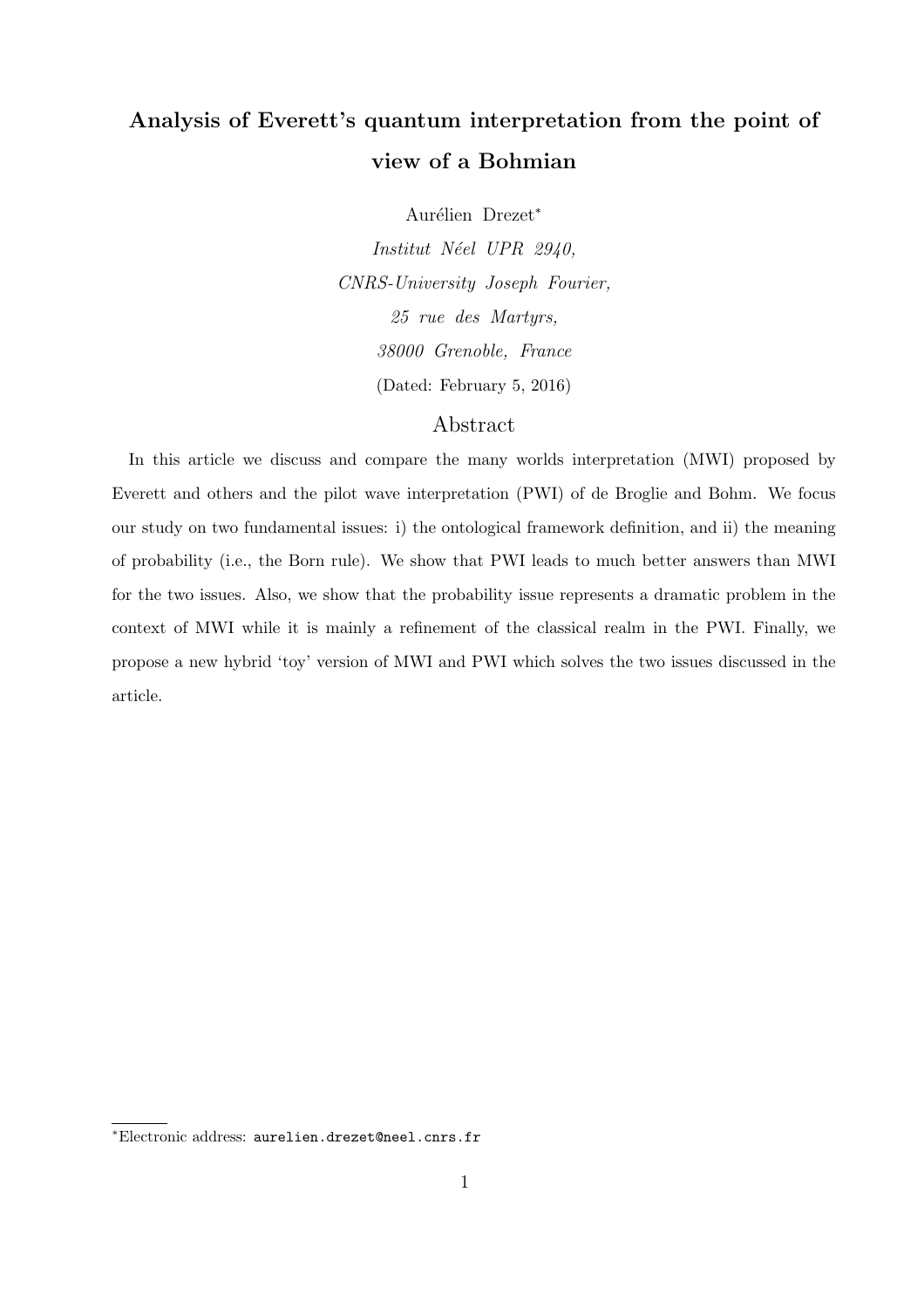#### I. INTRODUCTION

The aim of this article is to discuss in a rather critical way the so called many worlds interpretation (MWI) proposed originally by H. Everett in 1957 [1]. I am a proponent of the pilot wave interpretation (PWI) defined by L. de Broglie in 1927 and D. Bohm in 1952 [2] and while MWI shares with PWI a strong commitment for determinism there are also fundamental differences between the two approaches. The most important one concerns probably how both theories attempt to interpret quantum probability within their own ontological frameworks and this will be the topic of the present chapter. As I will show however MWI is more difficult to accept than PWI in the sense that it has dramatic problems with its ontology which cannot be ignored if we want to interpret probabilities.

First, let us say a few words about ontology. MWI and PWI are realistic approaches to quantum mechanics. This means that they are trying to introduce a clean ontological structure into the formalism of quantum mechanics. What is indeed so extraordinary about quantum mechanics is that the formalism appeared in 1925-1927 without a clear ontological framework in complete opposition with classical approaches. Instead, N. Bohr, W. Heisenberg, M. Born and others managed to develop a pragmatic and instrumentalist interpretation in which only macroscopic apparatuses and detectors possess a 'clear' definition. This way of thinking, very much in harmony with the dominant positivism of this time, relies on the need to consider as existing only what is seen by an 'observer' (i.e. the so called quantum observable). In classical physics this positivistic approach was already introduced by the philosopher E. Mach, with his phenomenalistic philosophy of science, and by the chemist W. Oswald with his strong criticism of atomism (i.e., in his debate with L. Boltzmann). The logical positivism of M. Schlick, R. Carnap, P. Franck, and H. Reichenbach perpetuated this methodology in the XX's century and considered that ontology is pure metaphysics and should be removed of any positive science (actually they are strongly mistaken: any science is necessarily metaphysical on its theoretical ground as shown already by D. Hume. Theory is a pure creation of the human mind and needs to be tested with experimental facts. This is the basis of the hypothetico-deductive method which was in particular defended by L. Boltzmann and later by A. Einstein in his debated with W. Heisenberg and N. Bohr). However, Bohr's way of thinking is not completely identical to these various positivist approaches. For Bohr the problem is mainly experimental and is associated with the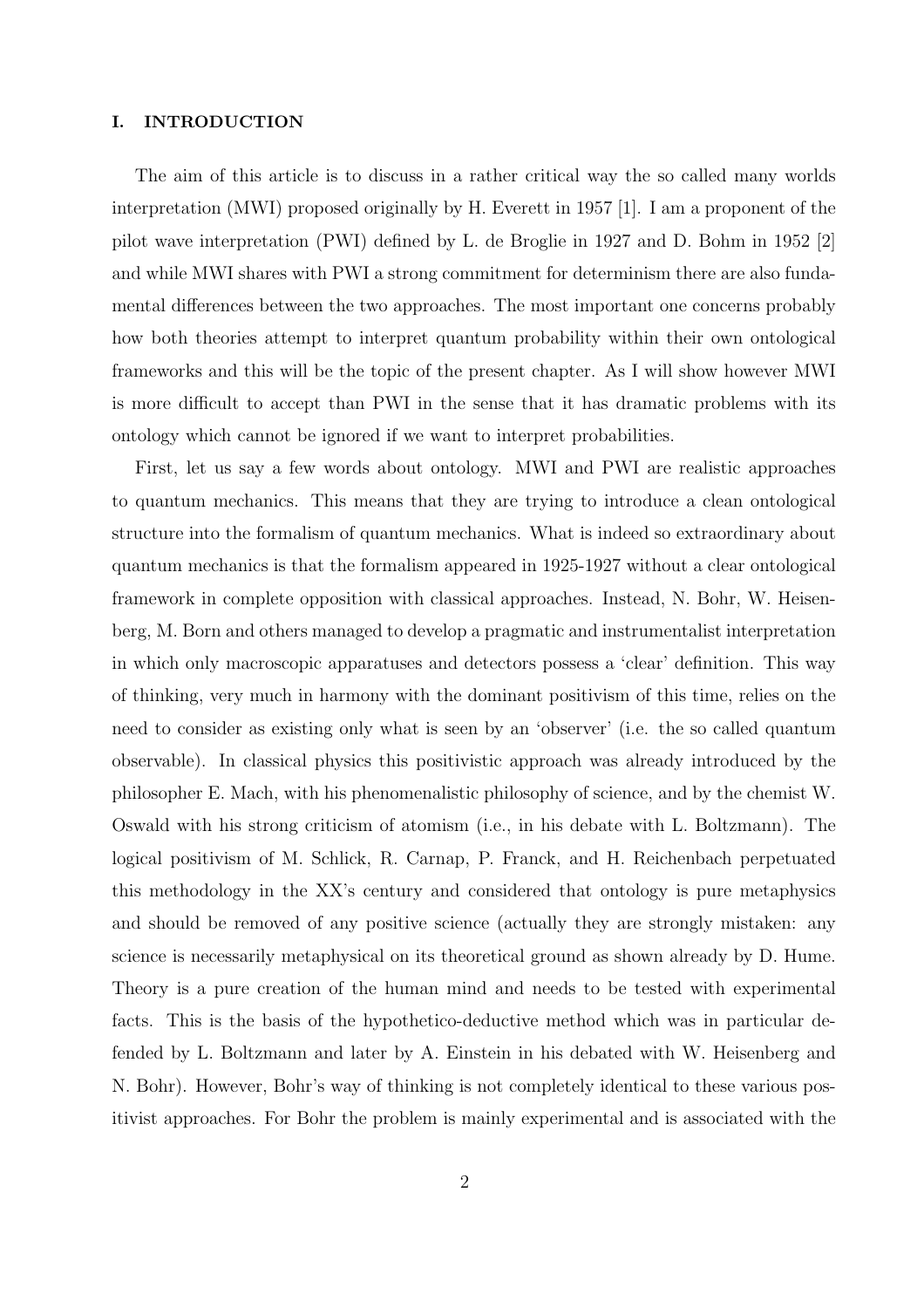existence of the quantum of action  $\hbar$ . Indeed, the classical ontologies based on waves and particles are not able to give a clear unambiguous picture of quantum reality as shown for instance by the famous wave-particle duality paradox. Therefore, one should try a different minimalist approach in which these classical concepts, while necessary for the empirical description of phenomena, do not have the same ontological values as in the classical world. The Copenhagen interpretation says something like that: Take the Schrodinger equation

$$
i\hbar \frac{\partial}{\partial t} |\Psi\rangle_t = \hat{H} |\Psi\rangle_t \tag{1}
$$

with its wave function  $|\Psi\rangle_t$  and its hamiltonian  $\hat{H}$ . Don't try to 'see' a physical propagation of a wavy thing; use it as a practical tool for defining a probability obtained by a 'classical observer'. The observer, sentient or not, (detector or automaton are part of the interpretation as well) possesses a well defined position in space and time and is therefore foreign to the quantum formalism. Quantitative statements are introduced into the theory through Born's probability rule which reads

$$
P_{\alpha}(t) = |\langle \alpha | \Psi_t \rangle|^2 \tag{2}
$$

where  $P_{\alpha}$ , the probability of the outcome  $\alpha$  (associated with the observable operator A), is related to the quantum state by squaring the norm of the amplitude  $c_{\alpha}(t) = \langle \alpha | \Psi_t \rangle$  (where we have the eigenvalue relation  $\hat{A}|\alpha\rangle = \alpha|\alpha\rangle$ . Ontological questions about what happens to the system between the preparation and the measurement are beyond the scope of Bohr's interpretation. This answer is fine for an experimentalist in his lab and can be used with confidence for all practical purposes (FAPP). However, this methodology keeps open some unsolved fundamental questions. Questions such as the meaning of the wave function for the Universe, or the Schrodinger cat, or Wigner's Friends, or the Heisenberg shifty split, and so on and so forth are very pertinent and they cannot simply be escaped by labeling them metaphysical. After all, the quantum wave theory was developed by Schrodinger before Bohr gave his interpretation and there is no reason why the Copenhagen method should be the only pertinent one. Actually, the situation is even a bit ironical since Bohr's interpretation came only of late. De Broglie proposed his own 'double solution' theory already in 1925, before the Schrodinger equation was discovered (de Broglie was using the Klein-Gordon equation which he invented for his own purpose). Schrodinger proposed his own theory in 1926. In fact de Broglie's view contains as a sub-product the PWI while Schrodinger's, if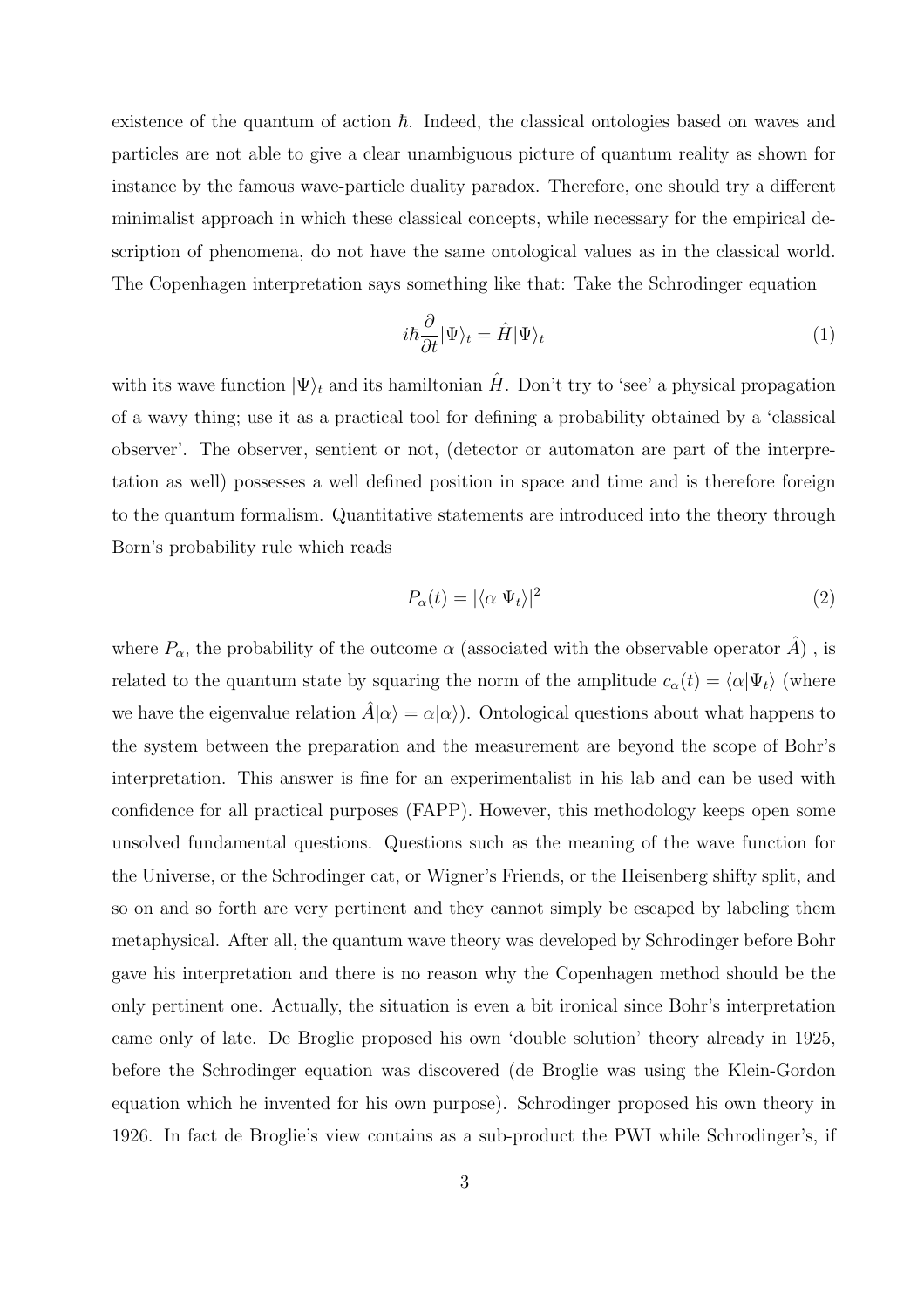correctly interpreted in the configuration space has as a necessary consequence MWI (as is recognized by Everett himself in his PhD thesis [1]).

#### II. EVERETT AND BOHM

Now, I will try to define briefly the ontology of MWI and PWI. I will start with PWI. In PWI the wave function  $|\Psi\rangle_t$  has an ontological meaning independently of the existence or nonexistence of the observer.  $|\Psi\rangle_t$  is an actual guiding wave in a real quantum field for particles which are somehow surfing on the wave. Here I will be rather conservative and consider only the non-relativistic case for a single particle of mass  $m$  without magnetic potential. The velocity of the point like particle in PWI is given by

$$
\mathbf{v}(t) = \frac{d}{dt}\mathbf{x}(t) = \frac{\hbar}{m}\text{Im}[\frac{\nabla\psi(\mathbf{x}(t),t)}{\psi(\mathbf{x}(t),t)}].
$$
\n(3)

This guidance formula is enough for solving paradoxes such as wave-particle duality by defining a complex trajectory for the particle. The wave carries the particle into regions where the field is non vanishing and omits regions where the quantum field cancels, therefore offering a contrasting view to the Bohr-Heisenberg dictum that such kind of representation should be prohibited (in the same way the famous 'no-go' theorem by von Neumann [3] vanishes into pure smoke [2, 4]). Alternatively, we can introduce a quantum potential  $Q_{\Psi}$ acting on the particle and modifying the newtonian force induced by the external potentials  $V(\mathbf{x}, t)$  [2]. In the configuration space for many particles  $\mathbf{x}_1(t), \mathbf{x}_2(t)$  etc... the theory is highly nonlocal and can be used to solve the Einstein Podolsky Rosen paradox (EPR)[5] in full agreement with Bell's theorem [2, 6]. I point out that I was deliberately quite unprecise and vague concerning the nature of the quantum field  $\Psi$ . Indeed, in PWI,  $\Psi$  guides the particles but there is no reaction of the particle on the wave. It is for this reason better to wait for a better understanding of the ontology of the wave function in the future. Probably, PWI, if it survives, will have to be modified or completed by a more satisfying theory in which particles and fields (manifested through waves) will be dynamically connected. This was the hope of both de Broglie and Bohm with different strategies and we should not here comment further. Anyway, even if such a theory would exist one day, this doesn't mean that the current PWI will not be correct anymore in the same way that Newton's theory of gravitation is not completely invalidated by general relativity. Additionally, as it was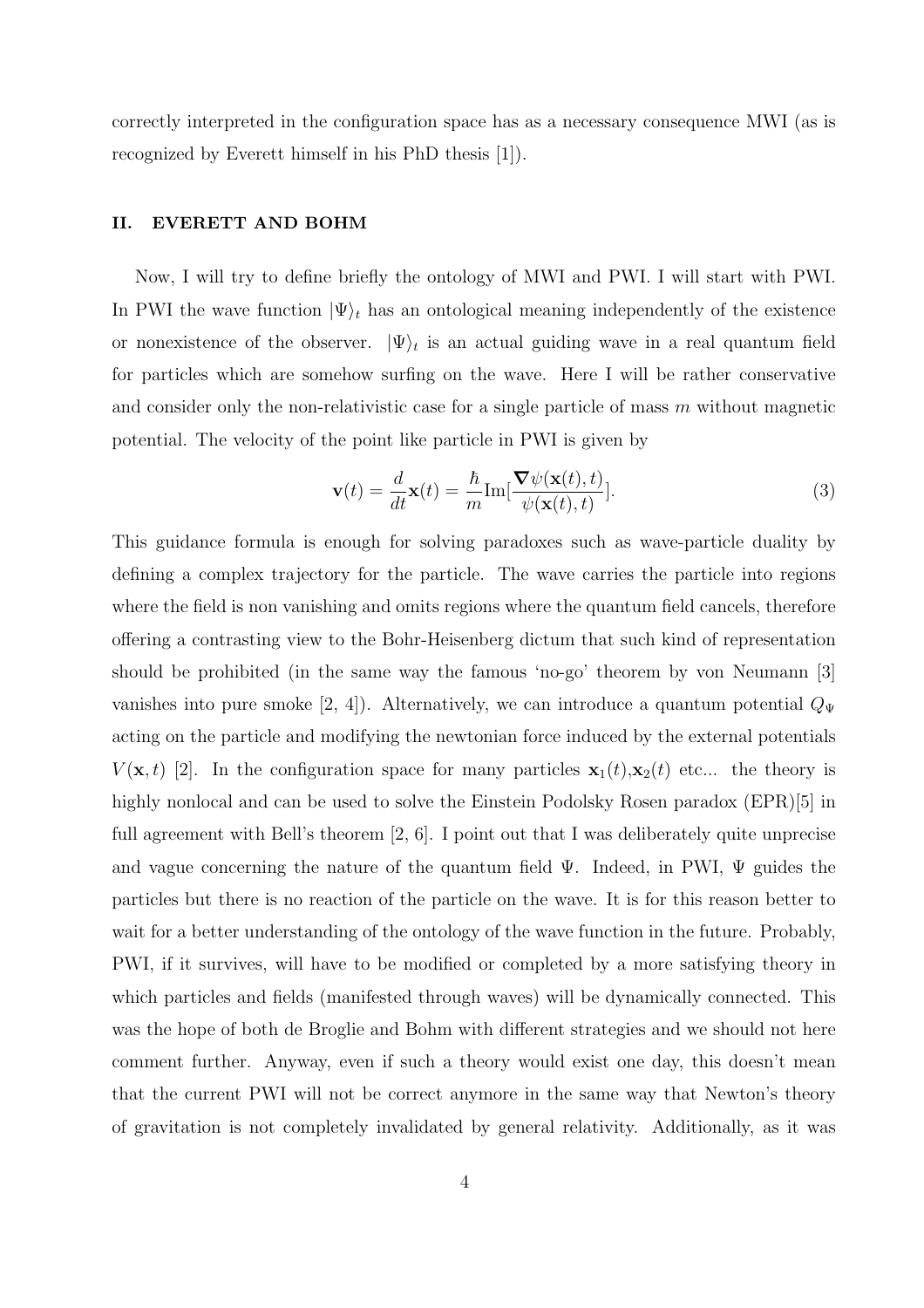pointed out many times by de Broglie there is a strong analogy between the status of  $\Psi$  in the PWI and the action  $S(q,t)$  in the old Hamilton-Jacobi theory. Therefore, we will here only consider  $\Psi$  as an effective field or a 'nomological entity' keeping its understanding for future works.

Now, of course PWI makes sense only if we can introduce probabilistic elements into the theory in order to explain Born's formula Eq. 2. Schrodinger's equation contains enough material to do that unambiguously. Indeed, from the local current conservation law  $\nabla \cdot \mathbf{J} +$  $\partial_t \rho = 0$  with  $\mathbf{J}(\mathbf{x}, t) = \mathbf{v}(t) \rho(\mathbf{x}, t)$  and

$$
\rho(\mathbf{x},t) = |\psi(\mathbf{x},t)|^2,\tag{4}
$$

it is obviously 'natural' to interpret  $\rho(\mathbf{x}, t)$  as a density of presence for the particle located at  $x$  at time t. The local conservation plays the role of Liouville theorem's in statistical mechanics. Therefore, if  $\rho(\mathbf{x}, t)$  is effectively interpreted as a density of probability of presence  $P(\mathbf{x}, t)$  at a given time the interpretation will still be valid at any other times in agreement with the conservation law. This was essentially the reasoning of de Broglie in 1927 and of Bohm in 1952. However, one can try to go further and attempt to justify the probability law  $P(\mathbf{x},t) = |\psi(\mathbf{x},t)|^2$  with other assumptions. This will be very similar to modern statistical mechanics trying to justify the microcanonical, or canonical Boltzmann-Gibbs ensemble with deeper reasonings. Several attempts have been done in the recent years focussing on either H-theorem, coarse graining, Boltzmann-Typicality, and deterministic chaos (for a review see [7]). I will not discuss that further since my aim was only to point that PWI is very similar to classical physics, no better no worse. The difficulties and questionings about equilibrium and non-equilibrium cited by Boltzmann are now translated in the PWI framework into the question of how to justify the uniqueness of quantum equilibrium and how to reach such an equilibrium. The solutions are probably very similar for the classical and quantum cases (but the role of entanglement and non locality is still not so clear) so that solving the problem in classical statistical mechanics would give a strong insight on the quantum PWI version.

Let us now turn to MWI. As said before, MWI is mainly the strict application of Schrodinger's original theory in the configuration space. In MWI,  $\psi$  is an ontological field entity as in PWI. But here there is not particle at all only a continuous wave! For Schrodinger in the case of the single electron, the wave function  $e^{|\psi(\mathbf{x},t)|^2}$  describes a local electron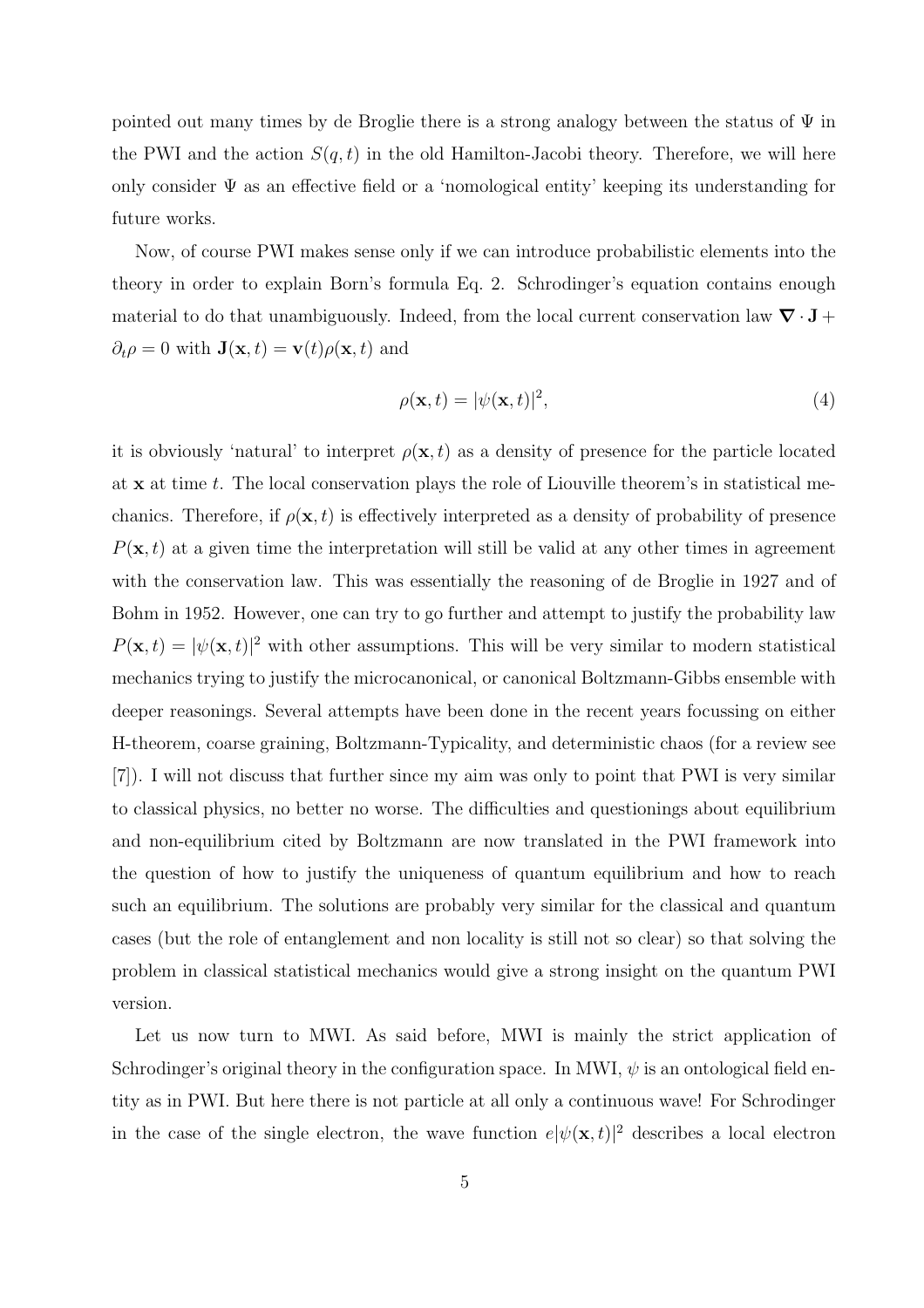charge density not a probability. The quantum field  $\psi(\mathbf{x},t)$  in such a theory is somehow very similar to the classical electromagnetic field in the old fashioned Maxwell's theory, or to the metric tensor in general relativity. In recent years, practitioners and proponents of MWI, in particular L. Vaidman, often called  $|\psi(\mathbf{x},t)|^2$  a measure of existence or a degree of reality [8] (the definition of L. Vaidman is more general of course but it agrees with mine if by existing quantum 'world' we mean a state like  $|x\rangle$ . However since there is no preferred basis in the Hilbert space the choice is arbitrary). This is clearly reminiscent of Schrodinger's language about charge density. Of course, if we think of the electron as a delocalized charge distribution, we get the obvious objections already given by Bohr and Heisenberg that a wave packet is spreading through space and time and that this could not explain the experimental facts where electrons are appearing as localized grains or quanta on detectors. In a diffraction or interference experiment the electron would go through both holes and could not create a singular event on the screen. This is the well known historical reason why the Schrodinger solution was quickly abandoned already in 1927. Furthermore, observe that already for a single electron wave function the spatial coordinate representation doesn't have any particular status in the theory. We could also have chosen a momentum representation  $|\mathbf{k}\rangle$  instead of  $|\mathbf{x}\rangle$  this would not have modified the information contained into the quantum state. Therefore, there is no privileged basis in the MWI of Schrodinger and Everett in the same way that it is not more or less physical to consider the Fourier transform  $E(k)$  of an electromagnetic field as more or less real than the field  $E(x)$  itself. However, we have something new in quantum physics. A superposition such as  $|here\rangle + |there\rangle$  for a single electron means that two wave packets localized in the 3D space are superposed. Since however experiments show that an electron is only detected here OR there, it seems to us that MWI should have fundamental difficulties in dealing with this reality.

However, Everett resurrected Schrodinger's theory by introducing entanglement in the many particles configuration space. His hope was that entanglement added to the Schrodinger idea would solve completely the measurement paradox and all other contradictions. We will see that this is not so easy. To start with entanglement, consider an ideal two-particle Universe. In the coordinate representation and at a given time  $t$ , the wave function for the system is written  $\psi(\mathbf{x}_1, \mathbf{x}_2, t)$ . What is here the meaning of  $\mathbf{x}_1$ , and  $\mathbf{x}_2$ ? For a single electron  $x$  is a spatial coordinate labeling the point in the 3D space. But here we have two points of coordinates  $x_1$ , and  $x_2$ . This means that if we want to interpret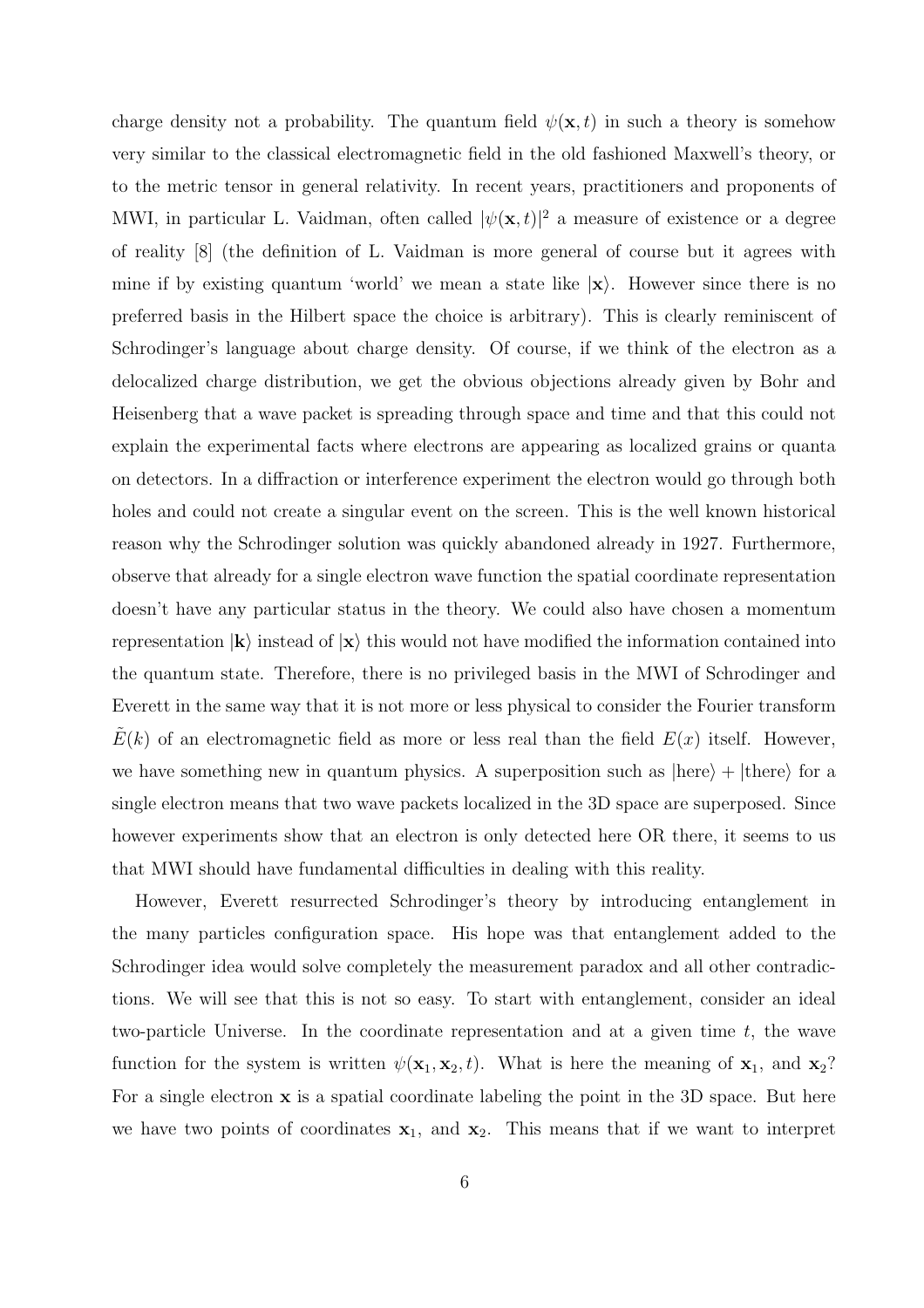$\psi(\mathbf{x}_1, \mathbf{x}_2, t)$  as an ontological field we should extend a bit the classical framework of field theory. Generally, in classical field theory we consider only local fields defined at a single position. The field itself can obey a nonlinear equation in order to create for example solitons or 'bunched' field. Here however, the quantum field  $\psi$  require two coordinates for its definition  $x_1$ , and  $x_2$ . This involves a new form of non-locality or wholeness while the equation (i.e Eq. 1) is kept strictly linear. How to call such a field? Maybe 'web-field' could be a good alternative name to wave function since it actually represents a correlation between two or many points in space and time. The theory can of course be extended to the relativistic domain using the Tomonaga-Schwinger equation for the functional  $\Psi[\sigma]$  where  $\sigma$ is a space-like hyper-surface in the 4D Universe. Now, how will this solve the paradox of the spreading electron which was a dead-end for the old Schrodinger interpretation? Consider again our wave function  $\psi(\mathbf{x}_1, \mathbf{x}_2, t)$ . Suppose at the initial time the system factorizes, i.e.,  $\psi(\mathbf{x}_1, \mathbf{x}_2, t) = \psi_1(\mathbf{x}_1, t) \phi_2(\mathbf{x}_2, t)$ . We can take  $\psi_1(\mathbf{x}_1, t)$  as a freely expanding wave packet diffracted by an external potential like a double slit screen (the fact that the screen or more generally an external potential is a classical concept is here irrelevant and it is there only to simplify the discussion). The second wave function  $\phi_2(\mathbf{x}_2, t)$  is associated with a localized wave-packet confined in, for example, a Coulomb potential, let's says, in a energy level  $E_0$ . When the first electron collides with the second the system can exchange energy and momentum and this represents some information transfer to be used in a basic measurement protocol. In other worlds, the modification of the second electron state will lead to entanglement and non-locality. Consider the final state  $\sum_i \psi_i(\mathbf{x}_1, t) \phi_i(\mathbf{x}_2, t)$  where the sum is over possible outcomes. If we consider only a two state system for  $\phi_i$  then we have here a basic electron detector plate with the ground state meaning undetected while the excited states are recorded. Of course, we could also introduce a third electron localized in state  $\chi_3(\mathbf{x}_3, t)$ before the interaction and actually factorized from the rest of the wave function. After the interaction we will obtain a state like

$$
\psi_1'(\mathbf{x}_1, t)\phi_g(\mathbf{x}_2, t)\chi_e(\mathbf{x}_3, t) + \psi_1''(\mathbf{x}_1, t)\phi_e(\mathbf{x}_2, t)\chi_g(\mathbf{x}_3, t) + \dots
$$
\n(5)

where the dots indicate other terms irrelevant for the present purpose (for example the states where electrons 2 and 3 are not disturbed by the interaction). Clearly, we have here an entanglement representing a basic spatial correlator (the equivalent in optics would be an Hanbury Brown and Twiss apparatus). If electron 2 is in the excited state then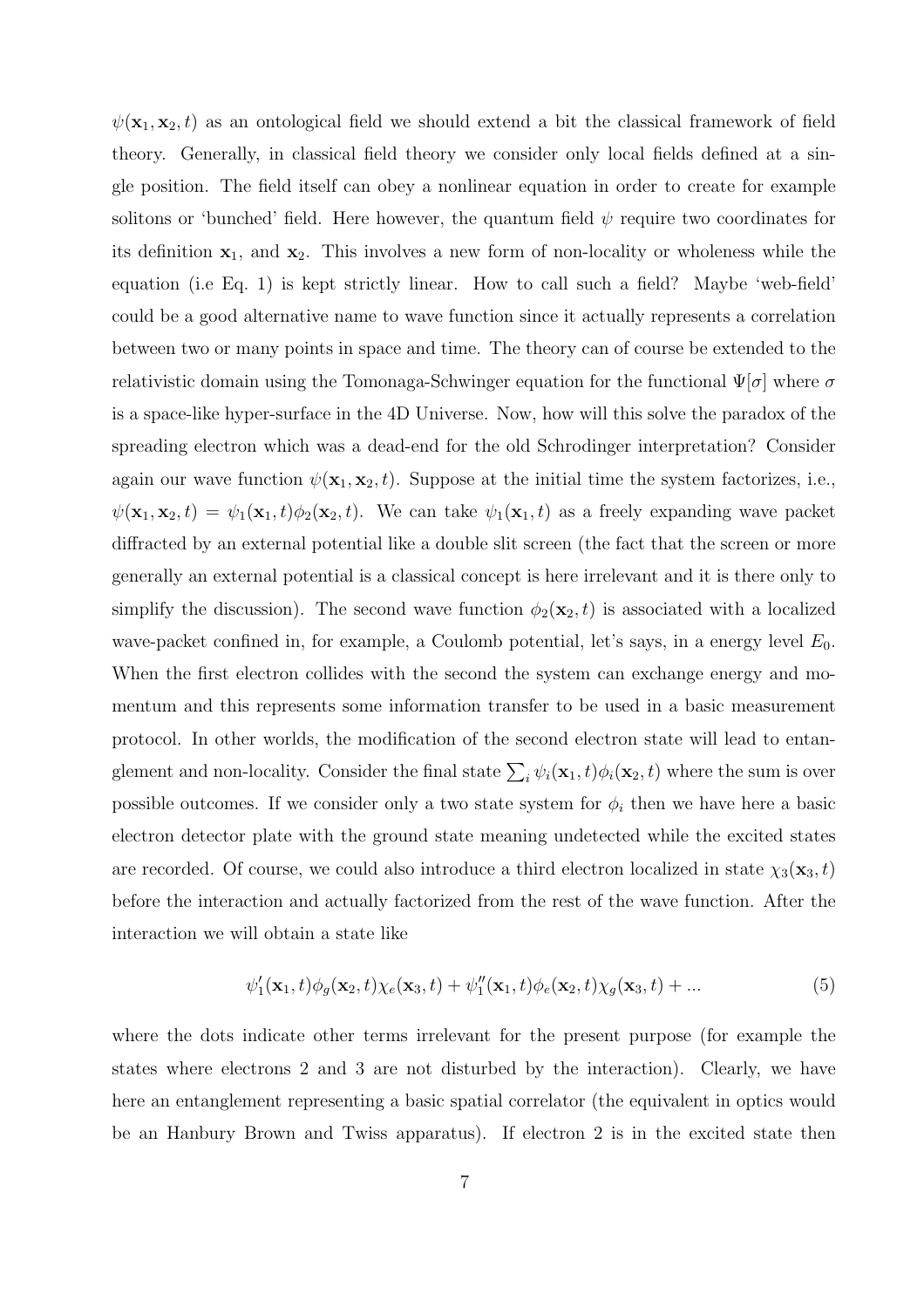electron 3 is in the ground state and reciprocally, this is '10' or '01' information associated with two different bits. In the language of Bohr's interpretation this would mean that an observer can only detect a particle once since there is only one electron 1. However, here we are not in the Copenhagen instrumentalist framework but in the MWI. Our Universe contains only three electrons and no observer at all. Still, with Everett's web-function Eq. 5 represents an ontological field and the difference between  $|e_2\rangle|g_3\rangle$  and  $|g_2\rangle|e_3\rangle$  is completely real in an objective sense (for example those states are orthogonal in the Hilbert space). However, now comes the fundamental issue: since there is no collapse how should we interpret the superposition given by Eq. 5 in MWI? A state like  $\psi'_1|g_2\rangle|e_3\rangle + \psi''_1|e_2\rangle|g_3\rangle$  could also equivalently be written  $\frac{1}{2}(\psi_1' + \psi_1'')(|g_2\rangle|e_3\rangle + |e_2\rangle|g_3\rangle) + \frac{1}{2}(\psi_1' - \psi_1'')(|g_2\rangle|e_3\rangle - |e_2\rangle|g_3\rangle)$ . Since there is no observer able to collapse the state this equivalent representation shows that we don't have yet our macroscopic world where electrons appear either here or there but not at both places. While entanglement allowed us to describe a measuring device in quantum mechanics (i.e., it constitutes an example of the shifty split of the Heisenberg cut) it didn't apparently remove our problem in the MWI. In other words, the fact that we considered more and more electrons didn't solve the problem it only propagated it to a larger system thanks to entanglement. Still, it was Everett's hope that entanglement could somehow solve the measurement issue: how could that be ? Everett's strategy was to consider larger and larger systems until we can consider a conscious being or at least machines or robots sufficiently sophisticated to have memory sequences of recorded events. The hope was that at a certain scale to be defined the 'collapse' (i.e. in the language of the MWI the 'split') should occur. This is what we should now analyze. Considering the previous example, i.e., Eq. 5, we see that entanglement will indeed propagate to any other systems in interaction with our detectors. If the detector is emitting a signal going to a larger system able to memorize, i.e., to modify in a rather stable way a chemical, or molecular arrangement, in a mechanical 'brain' we can imagine entangled state such as

$$
\psi_1'(\mathbf{x}_1, t) | \ddot{\cdot} \rangle + \psi_1''(\mathbf{x}_1, t) | \ddot{\cdot} \rangle + \dots \tag{6}
$$

with obvious notations for the states of the brain. I point out that the 'ket' notation for the brain is a compact way of speaking about  $\langle X_1, X_2, ..., X_N | \ddot{\cup} \rangle$  where  $N \sim 10^{23}$  is the number of particles in the brain (including its environment, the detectors, and ultimately all the Universe). However the representation chosen is here irrelevant. Furthermore, we have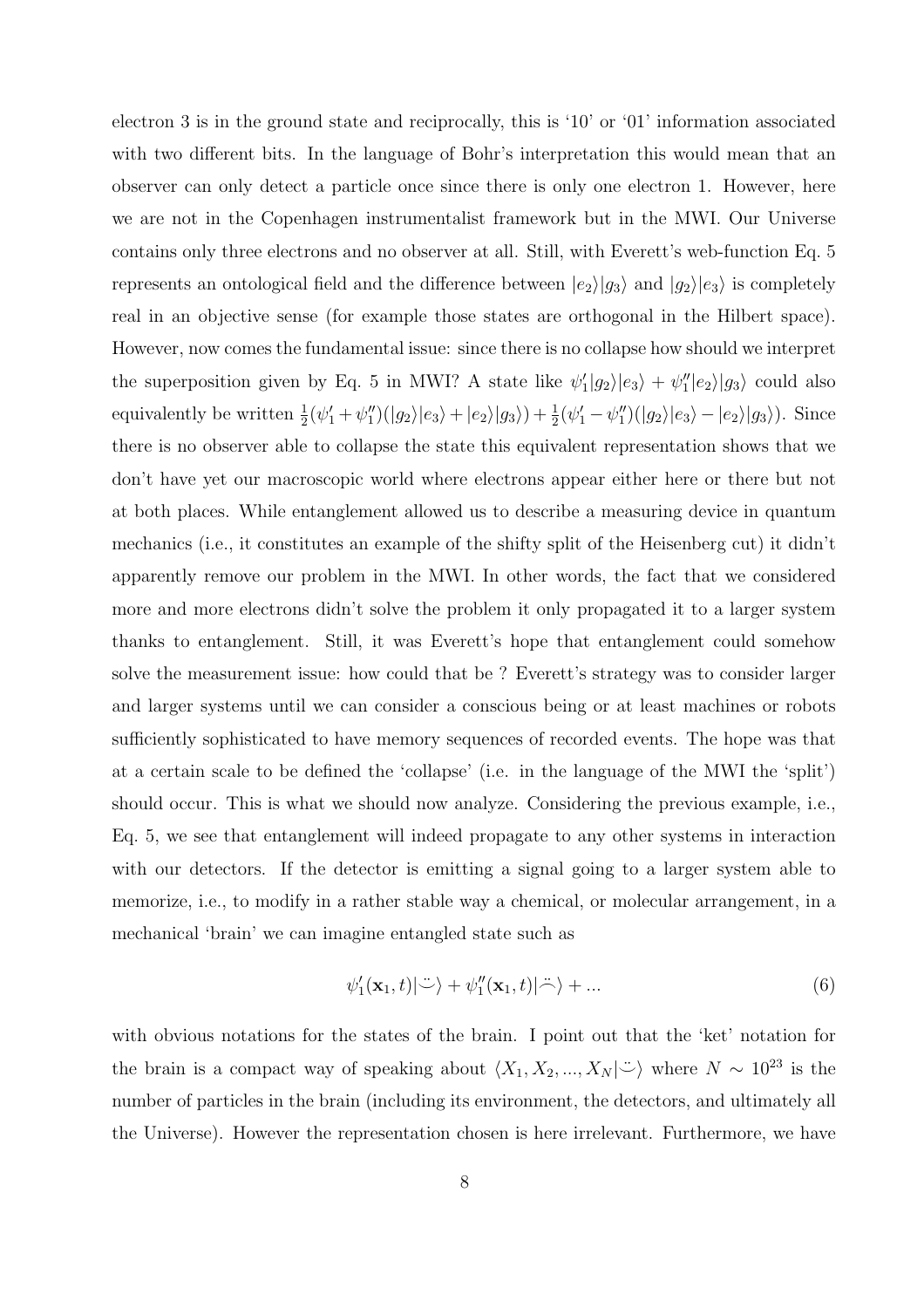here obviously  $\langle \tilde{\neg} | \tilde{\neg} \rangle = 0$  since the unitarity of the quantum evolution should preserve the orthogonality of the pointer states present in Eq. 5 (i.e.  $\langle g_2, e_3 \rangle |e_2, g_3 \rangle = 0$ ). The brain states are of course physical states since with Everett and von Neumann we accept 'psychophysical parallelism' [1, 3] that is the functionalist view whereby the mind supervenes on the brain like software on hardware. Everett's strong belief was that the state of awareness or consciousness of the observer or robot is a new essential ingredient in the theory. However, don't forget that Everett believed strongly in functionalism and that for him the introduction of minds in quantum mechanics was very different from what was later assumed by believers in the so called many-minds interpretation(s) [9] in which 'minds' different of brain states (i.e. without obvious supervenience relations with the hardware) played a fundamental role as well. I will not discuss such alternative approaches here since the abandonment of the psychophysical parallelism is definitely too much for me.

Going back to Eq 6, we see that these two awareness states exist and evolve as if they were alone. The reason is that they constitute two independent solutions of Eq. 1 (I will develop that important point below). But as we said before unitarity allows many representations of Eq. 6 like for example

$$
\frac{\left(\psi_1'+\psi_1''\right)\left(\left|\ddot{\smile}\right\rangle+\left|\ddot{\smile}\right\rangle\right)}{\sqrt{2}}+\frac{\left(\psi_1'-\psi_1''\right)\left(\left|\ddot{\smile}\right\rangle-\left|\ddot{\smile}\right\rangle\right)}{\sqrt{2}}+...\tag{7}
$$

Here we have superposed 'cat' states  $|\ddot{\psi}\rangle \pm |\ddot{\psi}\rangle$  the meaning of which is unclear. What is the 'feeling' of a brain in such a cat state ? Is this not a fatal problem for MWI? Are we not introducing furtively a new axiom favoring a representation, i.e., a preferred basis at the detriment of not preserving full unitarity?

However we point out that for Everett the awareness basis is not so much privileged but better considered as 'special' or 'particular' in the sense that we are always free to use a different basis if we wish. Therefore, unitarity is not violated. Still, to be convincing, the MWI should explain why  $|\psi\rangle \pm |\psi\rangle$  is not an awareness state. May be there are actually such mental states like  $|\ddot{\psi}\rangle \pm |\ddot{\phi}\rangle$  but that we can not feel how it is to be like them. Maybe the question is a bit like asking how it feels like to be a bee or a cat. Maybe not. This is a bit magic or mysterious for many and it is probably why some tried to shift from the MWI to the many-minds interpretation(s). Of course, if the two brain states evolve independently there is no apriori reason to mix them but what is more is that we can apparently use an argumentation based on inter-subjectivity and entanglement to see why we never meet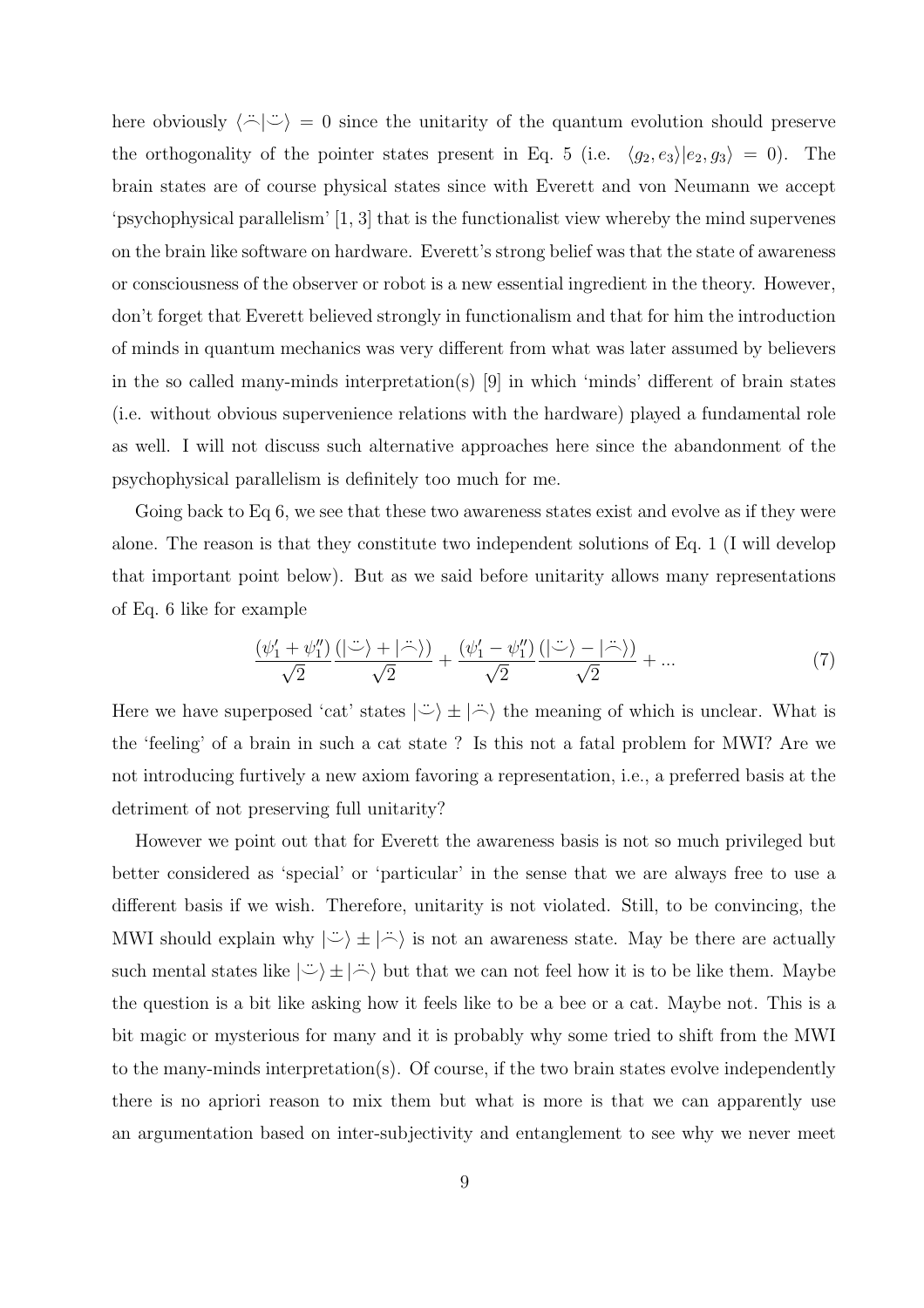people in such cat states. Indeed, if I met You in the street, going out of the lab, we could create an entangled state like

$$
\psi_1'(\mathbf{x}_1, t) | \ddot{\sim}_{\text{Me}} \mathbf{v}_{\text{You}} \rangle + \psi_1''(\mathbf{x}_1, t) | \ddot{\sim}_{\text{Me}} \mathbf{v}_{\text{You}} \rangle + \dots \tag{8}
$$

Therefore, there has to be an inter-subjective agreement between awareness states of Me and You. Moreover, like for Eq. 6 and 7, there are also states like  $|\ddot{\sim}_{Me}, \ddot{\sim}_{You}\rangle \pm |\ddot{\sim}_{Me}, \ddot{\sim}_{You}\rangle$  but now they involve Me, You and all the part of the Universe having interacted with us. There is thus an inter-'subjective' agreement between the cat states since Eq. 8 can be written like

$$
\frac{\left(\psi_1'(\mathbf{x}_1,t) + \psi_1''(\mathbf{x}_1,t)\right) \left(\left|\frac{\partial \psi_1(\mathbf{x}_1,t) + \phi_1''(\mathbf{x}_1,t)}{\sqrt{2}}\right)\right)}{\sqrt{2}} + \frac{\left(\psi_1'(\mathbf{x}_1,t) - \psi_1''(\mathbf{x}_1,t)\right) \left(\left|\frac{\partial \psi_1(\mathbf{x}_1,t) - \phi_1''(\mathbf{x}_1,t)}{\sqrt{2}}\right|\right)}{\sqrt{2}} \dots
$$
\n(9)

but you should not bother about this since neither Me nor You are feeling such cat states separately.

However, this argumentation is not completely convincing to everyone (see for example Penrose [10]) since there are apparently other counterintuitive ways to write Eq. 8. For instance what about writing Eq. 8 like

$$
\frac{\left(\psi_1'(\mathbf{x}_1,t)|\ddot{\mathbf{v}}_{\text{Me}}\right) + \psi_1''(\mathbf{x}_1,t)|\ddot{\mathbf{v}}_{\text{Me}}\right)\left(|\ddot{\mathbf{v}}_{\text{You}}\rangle + |\ddot{\mathbf{v}}_{\text{You}}\rangle\right)}{\sqrt{2}} + \frac{\left(\psi_1'(\mathbf{x}_1,t)|\ddot{\mathbf{v}}_{\text{Me}}\right) - \psi_1''(\mathbf{x}_1,t)|\ddot{\mathbf{v}}_{\text{Me}}\rangle\left(|\ddot{\mathbf{v}}_{\text{You}}\rangle - |\ddot{\mathbf{v}}_{\text{You}}\rangle\right)}{\sqrt{2}} + \dots?
$$
\n(10)

The cat state for You are now involved while I am mixed with the first electron state. The well known problem with such an expression is that it is not obvious and univocal to factorize the Me and You like I did (this is the reason why I wrote Me and You inside the same ket vector in Eqs. 8, 9). Indeed, the two protagonists are strongly interacting with a complex environment. The possibility to separate Me from You is therefore in large part arbitrary and in practice physically impossible in the lab. Where to put the border between Me and You is a bit a question of taste. This is clearly reminiscent of the Wigner's friend paradox: If before interacting with my friend I am in the state  $|\ddot{\sim}_{Me}\rangle + |\ddot{\sim}_{Me}\rangle$  it is hoped that after meeting we should be in a state like  $|\negthinspace \ddot{\negthinspace} \negthinspace \cdots \negthinspace \ddot{\negthinspace} \cdot \negthinspace \cdots \negthinspace \cdots \negthinspace \cdot \negthinspace \cdot \negthinspace \cdot \negthinspace \cdots \negthinspace \cdot \negthinspace \cdot \negthinspace \cdot \negthinspace \cdot \negthinspace \cdot \negthinspace \cdots \negthinspace \cdot \negthinspace \cdot \negthinspace \cdot \negthinspace \cdot \negthinspace \cdot \negthinspace \cdot \negthinspace \cdots \negthinspace \cdot \negthinspace \cdot \neg$ possible state factorization doesn't make any sense. Also, for the same reason a state like  $|\ddot{\sim}_{\text{Me}}, \ddot{\sim}_{\text{You}}\rangle + |\ddot{\sim}_{\text{Me}}, \ddot{\sim}_{\text{You}}\rangle$  can not be easily factorized as  $(|\ddot{\sim}_{\text{Me}}\rangle + |\ddot{\sim}_{\text{Me}}\rangle)|\ddot{\sim}_{\text{You}}\rangle$  since the border separating Me from You is fuzzy and shifty. We would like to obtain some kind of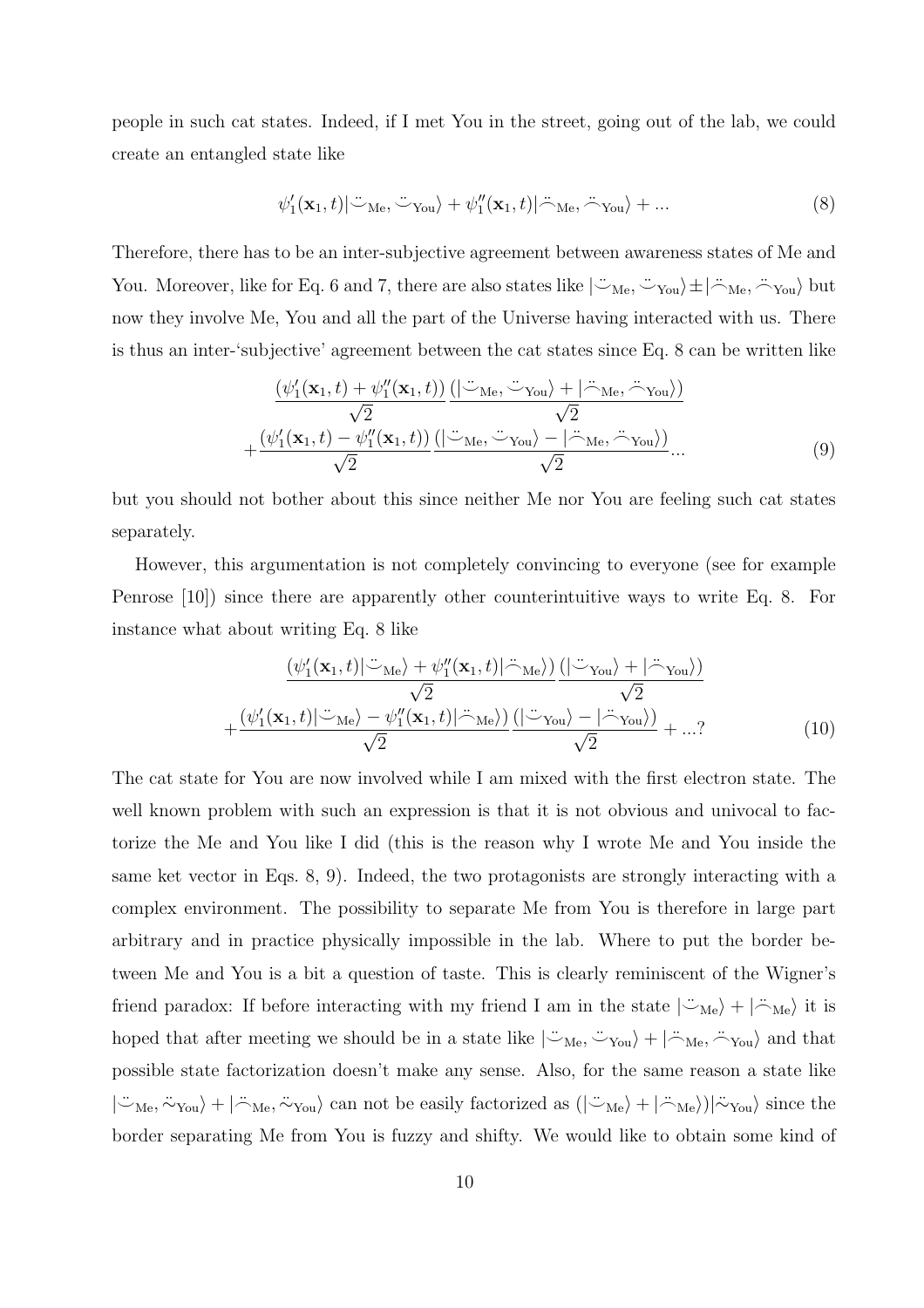superselection rules [11] here in order to prove that such strange cat states are forbidden in nature. For such reasons, many proponents in the MWI like D. Zeh [12] or D. Wallace and S. Saunders [1, 13], following also W. Zurek [13], often emphasize that decoherence should be taken into account in this argumentation.

Decoherence is the averaging of an operator over the 'irrelevant' degrees of freedom associated with the environment [12]. The idea is that a macroscopic quantum object like a brain should be considered as an open system interacting with its environment. By averaging over degrees of freedom associated with this environment we can transform a pure system into a mixture characterized by for example rate equations. Overlap terms between different possible environments will decay in time very quickly so that we can use a mixture instead of a pure evolution in the Hilbert space. This is a nice way for removing quantum interferences from a reduced evolution and it is reminiscent of the famous which-path-experiment in the Young double slit setup. Decoherence supposes already that we can interpret  $|\psi|^2$  as a probability in agreement with Born's rule Eq. 2. This creates problems for both Bohr's and Everett's interpretations but not for the PWI. Indeed, for Bohr the observer or the apparatus is a key ingredient. But, tracing over some degrees of freedom means that the environment is actually needed as an observer in this theory ('the environment is watching you'). This is an amendment to the original Copenhagen interpretation but this is not actually so dramatic since the theory is instrumentalist so that improving on it does not really touch the problem of ontology. This problem doesn't exist at all for the PWI since probabilities have a classical meaning here. Tracing over the environment will only introduce a supplementary emerging ignorance like in thermodynamics. For the MWI however, there is no yet probability so that decoherence cannot be interpreted in the same way. We have only degrees of reality and measure of existence so that tracing actually means summing over some of these degrees of reality. How can this help the MWI? It seems rather to create additional problems. The answer is not so clear because in my opinion proponents of the MWI didn't yet reach a consensus. One point which is often emphasized is that the privileged basis should be very robust in the sense that only in this basis is the system immune to the interaction with the environment. This means in particular that if an experimentalist was able to prepare and isolate during even a short period a superposition like  $|\ddot{\psi}\rangle \pm |\ddot{\psi}\rangle$  the system should decohere very fastly, i.e., in a time probably smaller than  $10^{-20}$ s [14]. While this result is generally interpreted using probability it has also an absolute meaning as a measure-theoretical way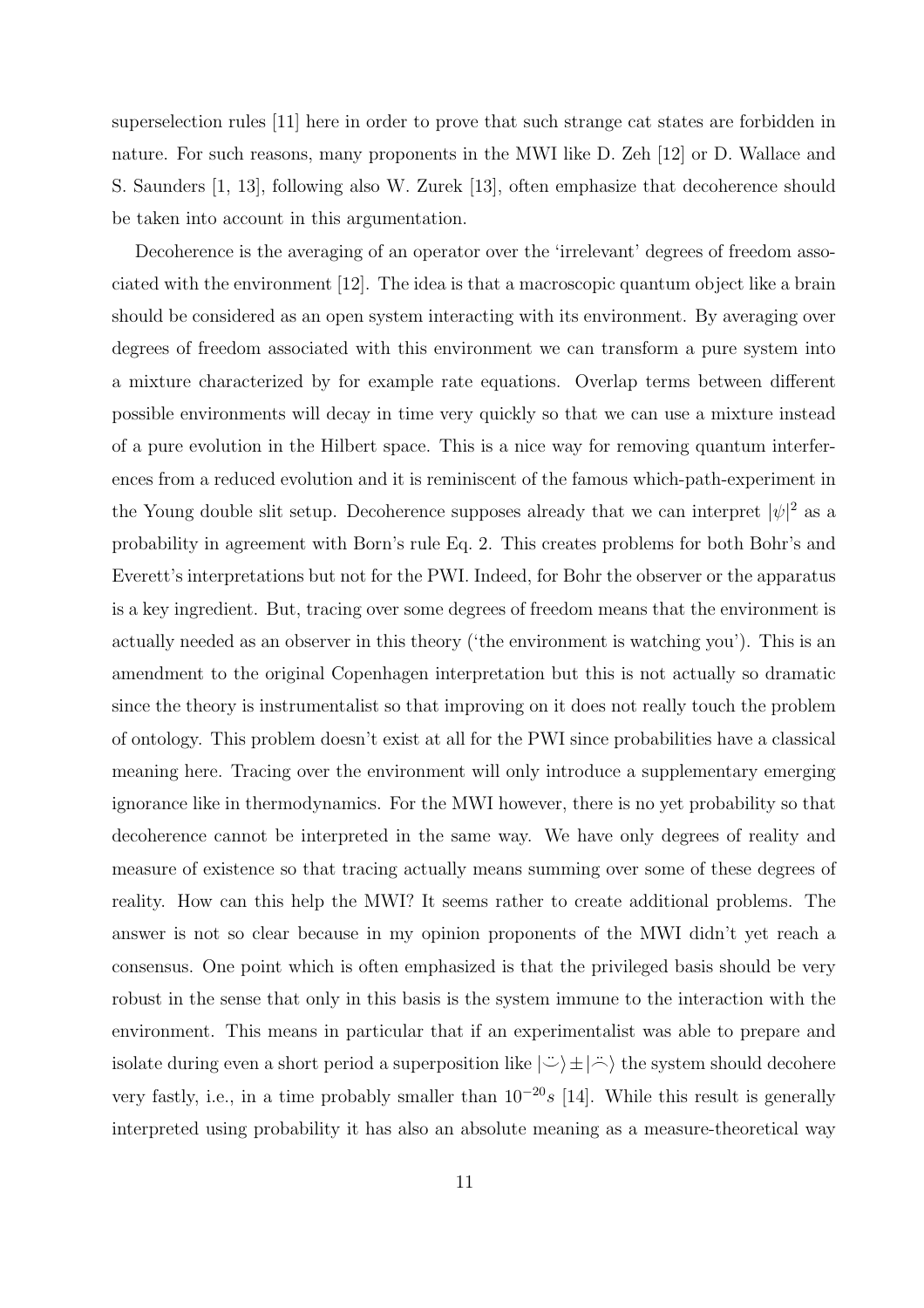to define effective orthogonality between independent observer branches.

In this context the ideas of D. Wallace [1, 13, 15] on 'patterns' are very interesting for the MWI. What is a pattern? Referring to D. Dennett's work, Wallace interprets a pattern like a cat or a tiger as an emerging structure inside the quantum evolution. The border of an emerging structure is not always clearly defined at the macroscopical scale since the number of atoms is huge. Including some atoms in You or Me is a bit arbitrary so that we generally don't care about this shifty border between observers. We already discussed this problem before and we should develop this a bit more. Rigorously, we should call a pattern any complete solution of Eq. 1 for a given Hamiltonian. Referring again to the single electron problem if  $|here(t)\rangle$  and  $|there(t)\rangle$  are separate solutions and therefore patterns then the sum  $\ket{\text{here}(t)}$  +  $\ket{\text{there}(t)}$  is also representing a viable pattern of the theory. However, the linearity doesn't destroy the individual patterns 'here' and 'there' and in that sense it really means that we have two localized electrons here. In the same sense  $|\ddot{\circ}\rangle$  and  $|\ddot{\circ}\rangle$  are representing patterns if they are independent solutions of the full evolution (including the environment). The linear superposition Eq. 6 is also an allowed pattern so that we have really two 'Me' here: one happy and one unhappy (Wallace calls that favoring multiplicity over superposition [15]). Moreover, while the orthogonality of the states was here a consequence of the orthogonality of the pointer states this is not necessary. Two solutions of Eq. 1 can be viable patterns without being orthogonal. Still, in practice decoherence will ensure that  $\langle \tilde{\neg} | \tilde{\neg} \rangle \approx 0$  is a good approximation after a very short time due to the complexity of the environment [11] (neglecting Poincaré's recurrence over the finite time of human or Universe existence) and we could say that decoherence somehow create and select emerging patterns behaving classically (i.e., without interference) from the full spectrum of possible solutions (those solutions that have no good thermodynamical properties are not considered).

There is an important point to emphasize here: considering a single photon of energy  $E$  interacting with a beam splitter, we generally say that we end up with two independent possibilities  $|reflected\rangle$  and  $|transmitted\rangle$  which are added and represent two independent pattern solutions of the free hamiltonian. This is however an approximation since the boundary conditions at the beam splitter make these two 'solutions' inseparable. Only the sum  $|reflected\rangle+|transmitted\rangle$  is a solution of the time independent scattering problem. Still, for practical purposes we are dealing with finite wave packets well localized in space and time. This means that after interacting with the external potential (the beam splitter) we can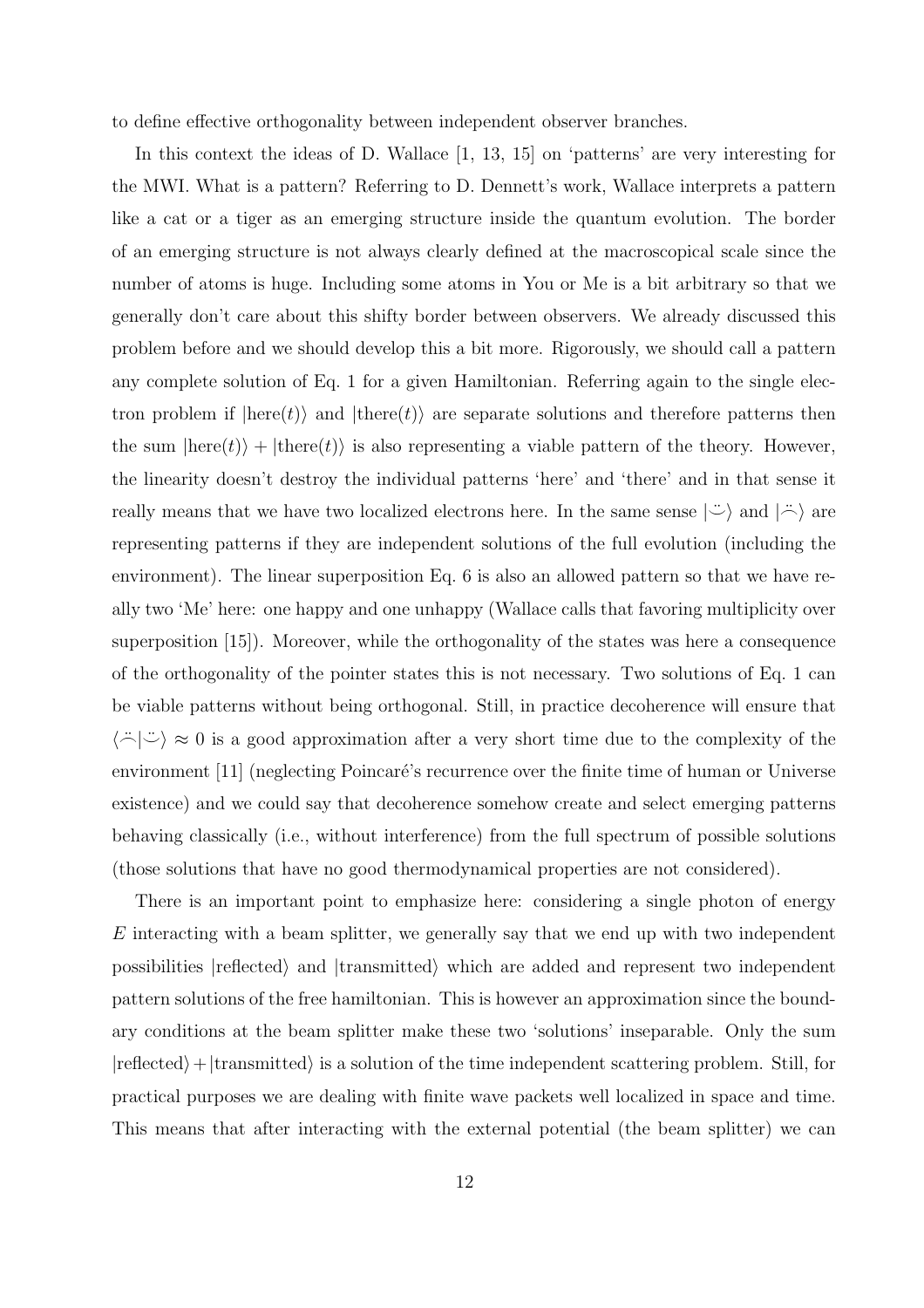approximately and asymptotically consider the two solutions  $|{\rm reflected}\rangle$  and  $|{\rm transmitted}\rangle$ as independent and evolving freely. So when we say that we end up with two independent branches this is already an approximation even with very simple systems and without including macroscopic decoherence. I mention that because it is also trivially true for Eqs. 6, and 8 and patterns like  $\psi'_1(\mathbf{x}_1,t)|\ddot{\sim}\rangle + \psi''_1(\mathbf{x}_1,t)|\ddot{\sim}\rangle$  or  $\psi'_1(\mathbf{x}_1,t)|\ddot{\sim}_{\text{Me}}, \ddot{\sim}_{\text{You}}\rangle + \psi''_1(\mathbf{x}_1,t)|\ddot{\sim}_{\text{Me}}, \ddot{\sim}_{\text{You}}\rangle$ are not actually made of two independent sub-solutions but only constitute complete and inseparable solutions of the full Universal evolution. If you think about that then you realize that indeed  $|\ddot{\circ}\rangle$  and  $|\ddot{\circ}\rangle$  cannot in general be rigorously independent patterns albeit seen as emerging and approximate structures whose condition  $\langle \stackrel{\sim}{\sim} | \stackrel{\sim}{\sim} \rangle \approx 0$  is very robust, due to decoherence. Of course, cat patterns, as given in Eqs. 7 and 9, are not exact solutions as well and we cannot really separate them from the full evolution. This at least shows that the old debates about a preferred basis in the MWI is a bit empty. However, if patterns have only an approximative meaning, they also let the question about the meaning of cat states  $|\ddot{\psi}\rangle \pm |\ddot{\phi}\rangle$  unanswered. It is probably better for these reasons to return to our provocative answer: To be a in a state like  $|\ddot{\circ}\rangle \pm |\ddot{\circ}\rangle$  is perhaps a bit like feeling as a bee or a cat. Maybe it is here with us during all our life. Maybe not. The ontology of the MWI is definitely very strange and debates about its self-consistency will certainly continue during many years in many-worlds.

### III. PROBABILITY IN THE MANY-WORLDS INTERPRETATION

Well, if this is enough for the ontology in the MWI interpretation, what about probability? This is the weaker (worst?) point in the theory and it stirred up so much emotional debates within the years that it could be too long to summarize all points and argumentations here. Additionally, since decoherence needs a definition of probability to work, it seems that introducing probability could also help the ontological problem in the MWI. Now, Everett introduced probability in his MWI in two ways. The first way is actually predating Gleason's theorem [16] which Everett discovered independently in a simplified version. I will not summarize this well known reasoning but just remind that its aim is to find the most plausible measure  $\mu(\Psi)$  in the Hilbert space which could represent a probability of occurence. The result, using some natural assumptions about linearity, is that the most natural measure is the one given by Born's law, i.e., Eq. 2. Still, this is not yet a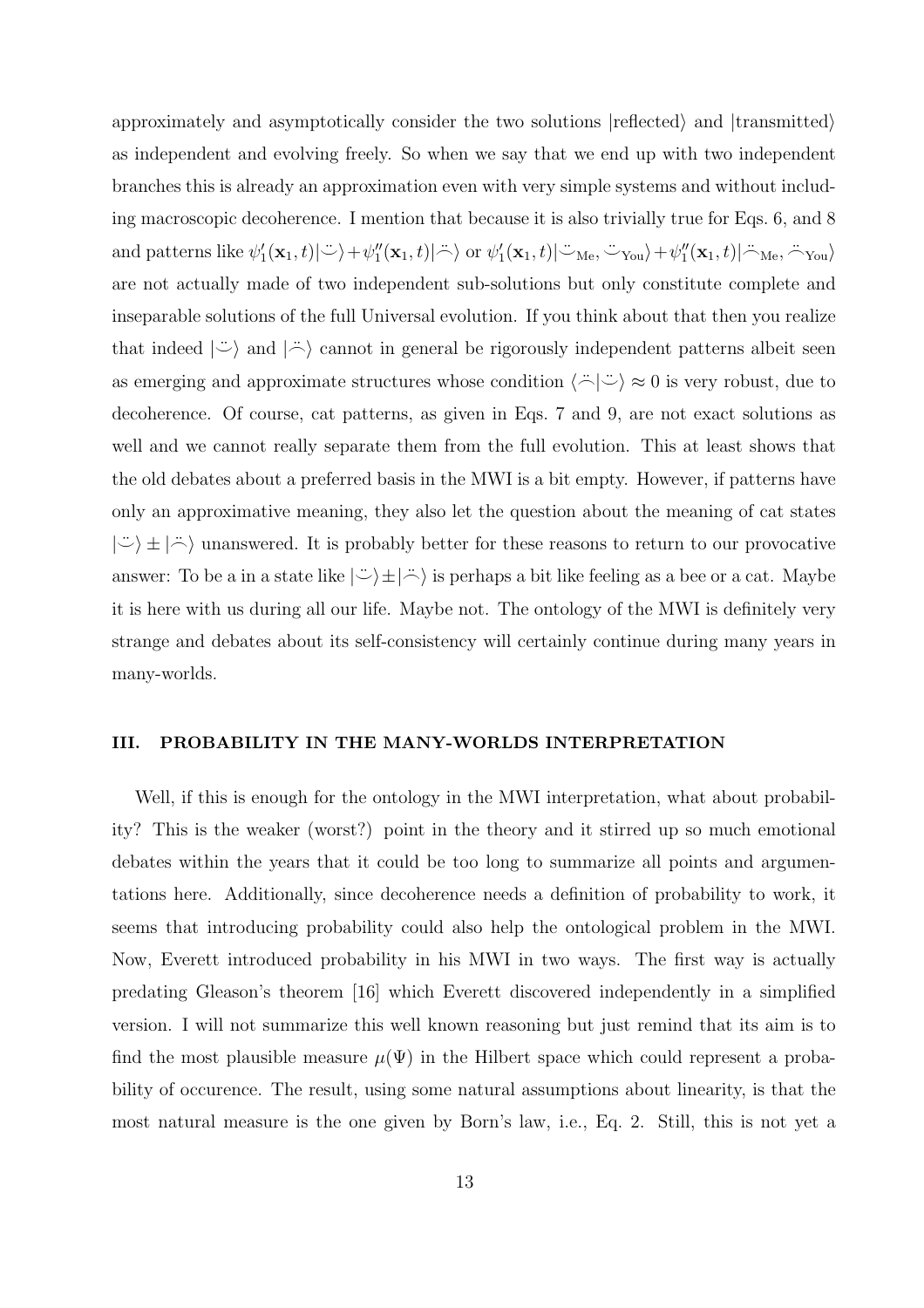probability but just the proof that if we are going to attribute a probability to the  $\Psi$  state then Born's law is the best choice [1]. In the recent years D. Deutsch [17], D. Wallace and S. Saunders [1, 13] on the one side and W. Zurek on the other side [13, 18] tried to find an alternative mathematical demonstration using some other symmetries (called envariance by Zurek, and decision theory by Deutsch) than those considered by Gleason and Everett. The reasoning is that due to entanglement we can in a natural and mathematical way give a precise statement for Laplace's principle of indifference in the quantum world. The result is of course again Born's law. For me the Gleason version and the envariance demonstration have the same value. They both show that if one is going to introduce probability in the quantum world, and therefore in the MWI, then Eq. 2 is the most natural choice. But still there is no ned for probability in the MWI outside from experimental considerations foreign to the theory. At that stage it is interesting to make a remark. Everett [1] and later many authors such as Wallace and Brown [13, 15, 19], or Zurek [18] often claimed that their bayesian definition of probability is no better nor worst than in classical physics so that the situation is the same as for the PWI. Everett for example, wrote [1]: *The situation here is fully analogous to that of classical statistical mechanics, where one puts a measure on trajectories of systems in the phase space by placing a measure on the phase space itself, and then making assertions (such as ergodicity, quasi-ergodicity, etc.) which hold for "almost all" trajectories.* By almost Everett means here a measure-theoretic definition like the one proposed by Lebesgue. However, having a measure is not enough to define a probability. For example, we could use Noether symmetry theorem which shows that Maxwell equations involve a conserved current and interpret this result as a probability. Still, this is not necessary ,i.e., not required by the theory. We need a clear ontological statement for introducing probability in a theory and this involves dynamical elements like particle randomness. In the PWI for example, the conservation law  $\nabla \cdot \mathbf{J} + \partial_t \rho = 0$  is clearly not enough to generate the probability interpretation it only gives an indication. As a proof observe that Madelung [20] found simultaneously with de Broglie the guidance formula and the quantum potential. But he interpreted them instead as continuous hydrodynamic fluid equations more in phase with the old Schrodinger interpretation. Modern practitioners of the MWI often think that by comparing their own approaches with the one developed for instance by Gibbs using Liouville's theorem could give a legitimacy to the various concepts of probability they propose. However, Gibbs statistical mechanics is nothing without the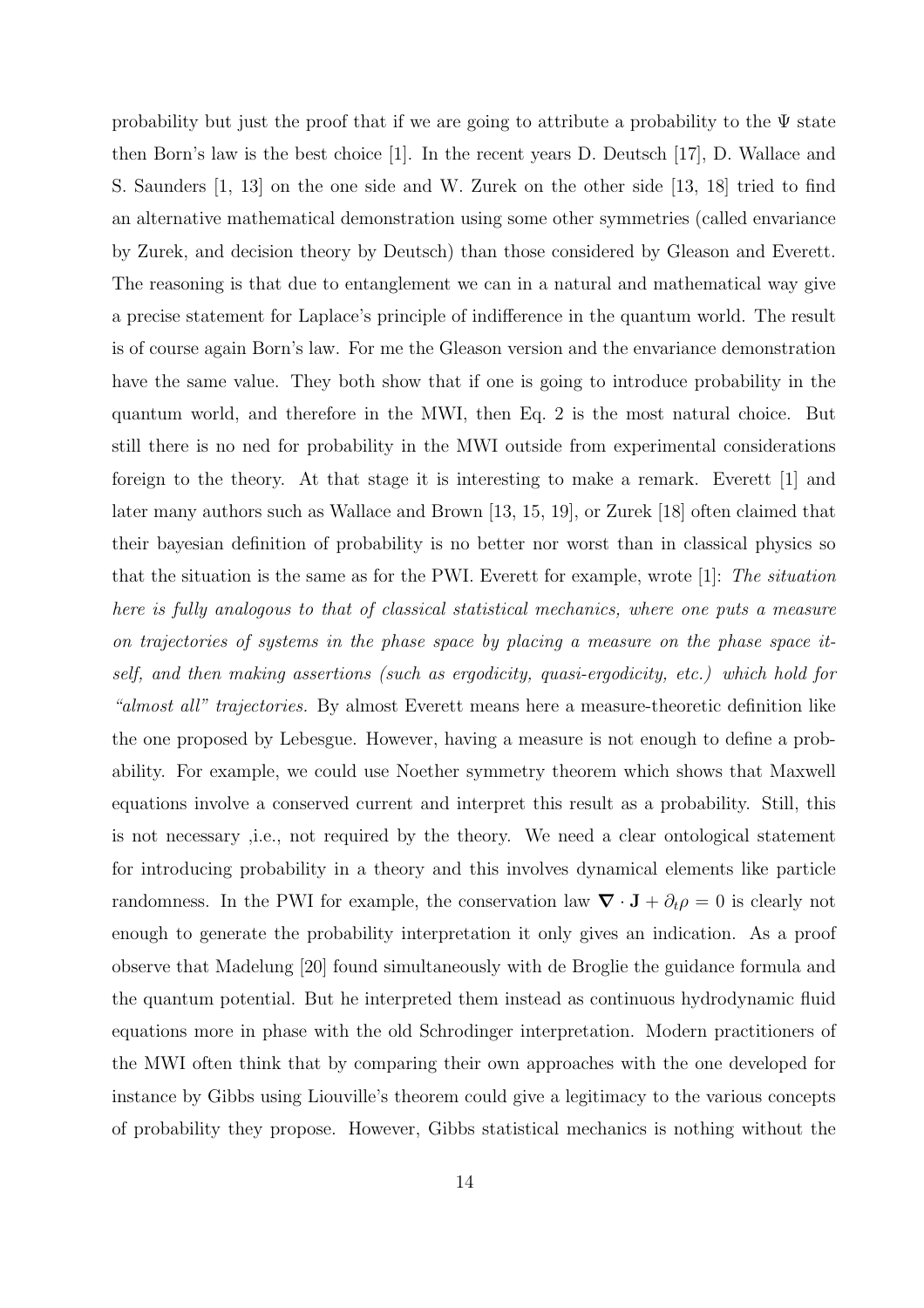physical interpretation proposed by Boltzmann and Maxwell within the kinetic theory (as Gibbs himself recognized in the introduction to his book [21]). Therefore, we should not try to extract too much from Gleason's theorem, decision theory or envariance.

To introduce anyway probability we should go to the second step of Everett's reasoning and consider a statistical experiment. Suppose for instance a single quantum source emitting photons one by one, all directed on a balanced beam splitter. Each photon is either transmitted or reflected with equal probabilities and the detectors (i.e., avalanche photodiodes) register singular events in only one of the two path at once. The statistics is of course a simple Bernoulli process and the result, following the weak law of large numbers, is naturally in agreement with Born's rule that the number of photons detected in each detectors are equal on the long run. Now, this is of course a reading which make sense in Bohr's instrumentalist interpretation as well as in the PWI. In the the PWI photons follow trajectories determined by Eq. 3 (or some equivalent [22]) and by the initial conditions in the wave packets (i.e. for example the particle's position at a given time). The theory is very similar to classical mechanics and therefore the PWI contains enough ingredients to introduce statistics in quantum mechanics.

In the MWI this is not the case since the continuous wave or field is all what we have. The wave packet impinging on the beam splitter behaves like a classical Maxwell wave: it is separated into two equal parts but there is no probability in this construction. However, should we be surprised? The MWI is indeed based on the pure unitary Schrodinger dynamics which only accepts the regular solution of Eq. 1. There is no singularity, no fine graining in this theory for generating randomness. It is therefore surprising that Everett in his thesis [1] followed by B. DeWitt and his student N Graham [23] believed that probability could appear in the long run in the MWI. It is of course true that in a Bernoulli process with N repetition of the beam splitter experiment there is  $W(n_t) = N!/n_t!(N - n_t)!$  possible branches in which  $n_t$  photons are transmitted while  $N - n_t$  photons are reflected. Using Stirling formula  $N! \approx N^N$  (this is a crude approximation) in the long run limit  $N \to +\infty$ we get  $W(\tilde{n}_t) \approx 2^N$  for  $\tilde{n}_t/N = 1/2$  which means that the overwhelming majority of the Everett 'branches' will be following Born's law. Still, this has only value in a measure-theoretic sense. We added branches to find a degree of reality equal to  $W(n_t)/2^N$ , but nowhere there is a reason why we should do that. In the same way that typicality is not probability there is here no possibility for extracting 'a tend to from a does'[17]. Additionally, for practical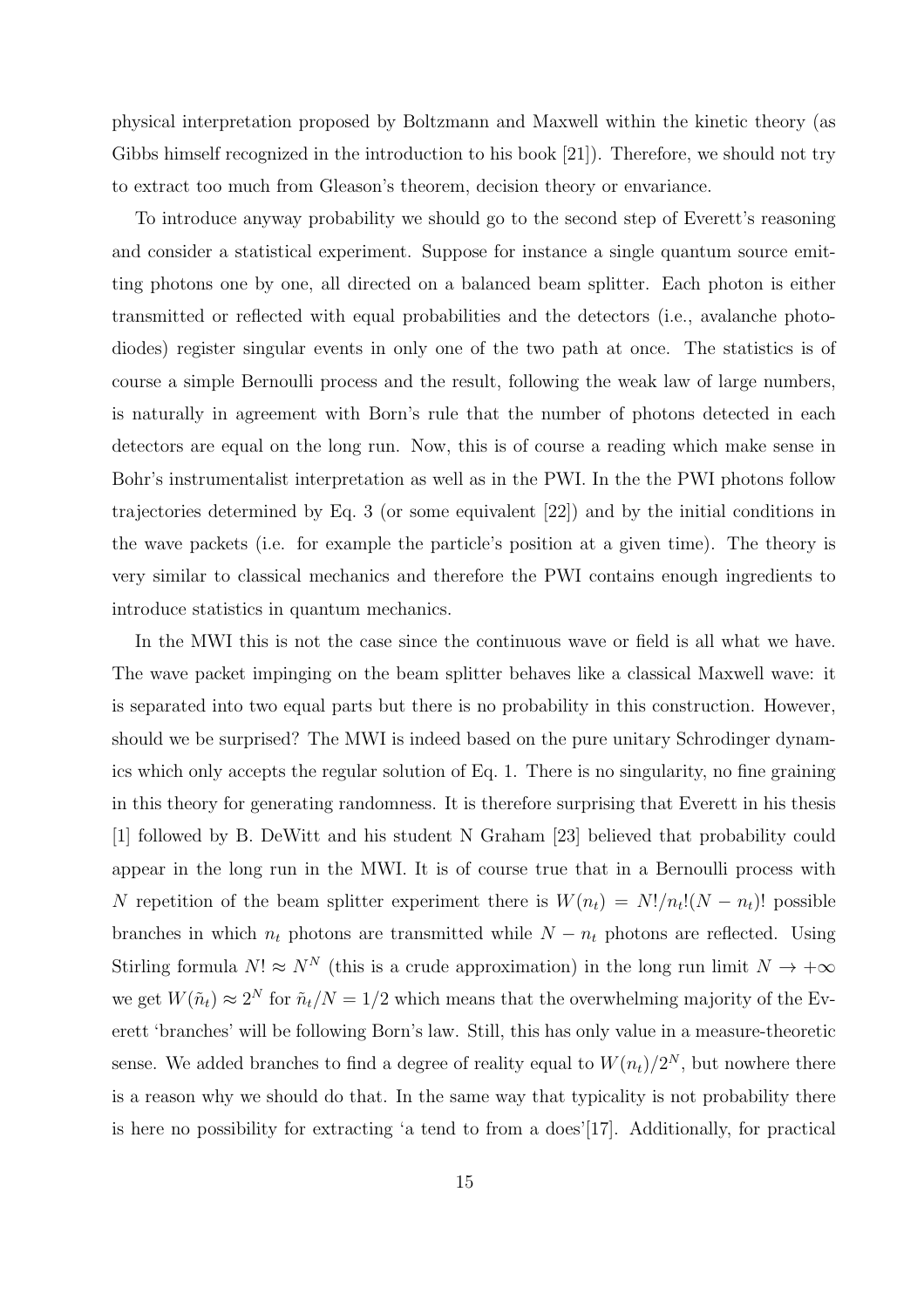experiments we don't use an infinite number of registered events. The PWI can deal with that only because the theory is deterministic and because randomness only results from the choice of the initial conditions for the particle positions. There is no need for an infinite number of events in the same way that in kinetic theory a gas doesn't contain an infinite number of molecules (the Gibbs ensemble is just an idealization after all).

I stress that my comments are somehow well known [24] and that we can still find some proponents of the MWI who are convinced that Everett's answer is the good one. In the recent year D. Wallace and S. Saunders following the ideas of D. Deutsch [1, 13] introduced bayesianism into the MWI in order to save the theory (this is what they called decision theory following L. J. Savage [25]). Quoting D. Wallace on his discussion on patterns [15]: '*we have at least shown that it is rational for the observer to assign some weighting: in other words, we have shown that there is room for probabilistic concepts (at least the decision-theoretic sort) to be accommodated in the theory.* In other words, the observer doesn't know where he will go after 'branching' so that it seems legitimate to call that a bayesian choice. Or is it not? Bayesianism following Ramsey or de Finetti is mainly a subjective interpretation of probability based on inferences and degrees of belief as used by poker players or insurance companies. Still, a poker player can only use his subjective notion of probability in connection with empirical evidences. Such empirical evidence means frequency of occurrences (i.e., ideally using an infinite sequence following von Mises cf. however our remarks made earlier concerning Gibbs's ensembles [26]). Therefore we are sent back to our first criticism concerning the Everett, DeWitt-Graham reasoning.

As we explained before the unitary Schrodinger evolution is too regular and simple for implying objective probability and randomness. And it is therefore difficult for me to understand how some could even hope to obtain physical probability directly from subjective bayesianism (my criticism concerns also the new trends about Qbism even though Qbism is actually the Copenhagen counterpart of the decision theoretic view on the MWI). Furthermore, I am feeling that the whole game of decision theory is a bit like meeting a pair of twins or clones (see the very suggestive 'Zaxtarian' scenario proposed by B. Green [27] based on the 'sleeping beauty' analogy by L. Vaidman [28]) and asking one of them what was the probability to be the other. In that case, at least, ontogenesis (the fine grained structures) make some difference but with the quantum states the symmetry is too high and the fine-graining (unlike in the PWI) absent. Why therefore should we introduce probabil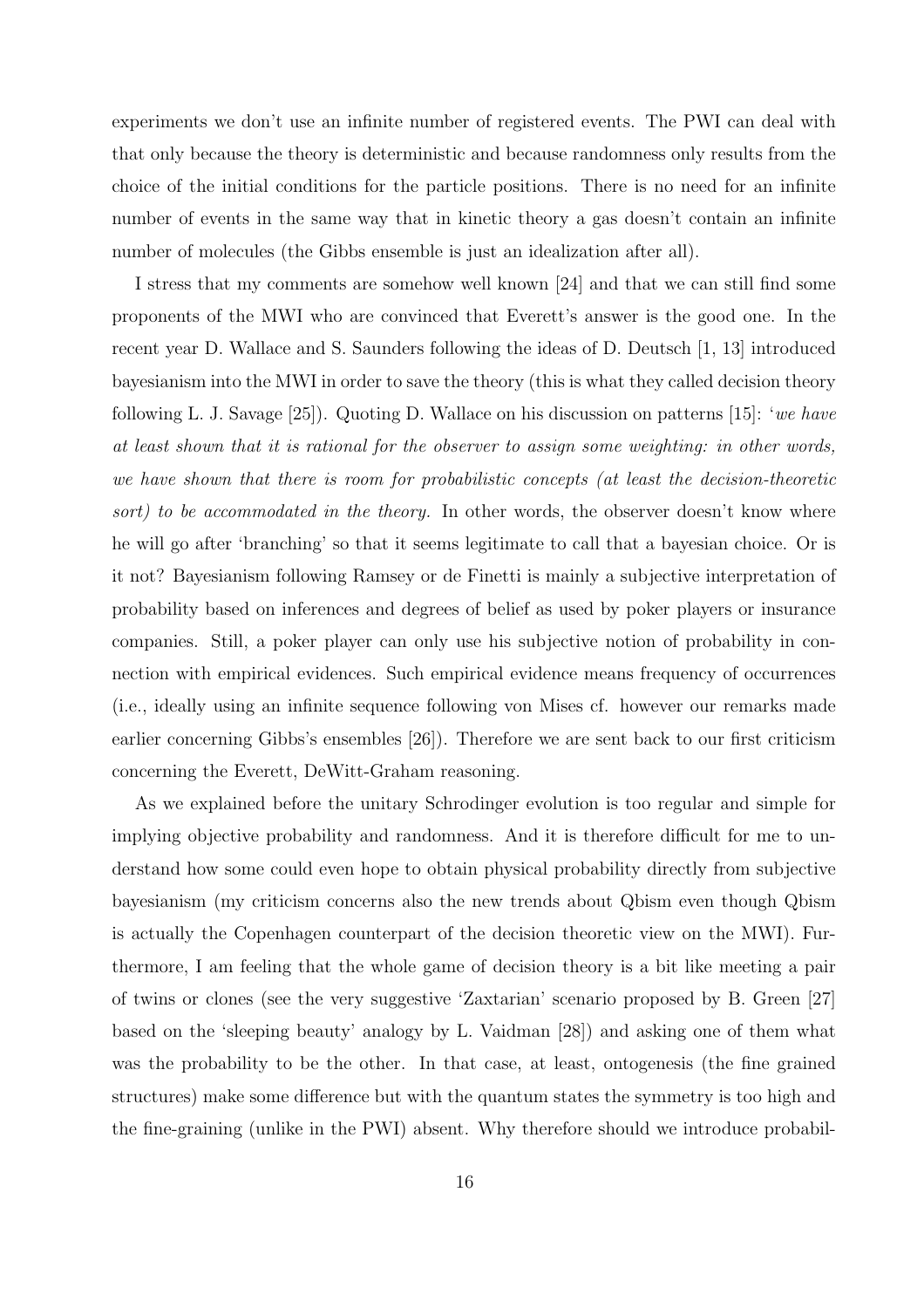ity? This is not convincing, and the problem is not that the observer doesn't know where he will go but rather that he will actually choose both ways since he will soon be sliced into two quantum clones. The MWI is deterministic and there is no hidden variable with unknown initial conditions which could tell you what was the path you really followed in a quantum interferometer. Therefore, how can we speak of some results being likely and others being unlikely when both take place? In one sense the strong symmetry required by Zurek's envariance, i.e., the quantum version of Laplace's indifference principle, already ruins the chance of success of the MWI in justifying the use of bayesian probability. Over the years L. Vaidman often emphasized (as a kind of last chance for the MWI?) that probability should be postulated in the MWI [8]. If this is true, then we completely denature the dream of Everett and therefore we will at the end obtain something like a new version of the PWI and return to the original de Broglie's proposal. In the following I will describe some alternatives to the old MWI, which indeed, are going to explore this analogy with the PWI.

#### IV. SAVING THE MANY-WORLDS?

In the recent years, several approaches have been proposed to modify or complete the MWI. I already mentioned the various many-minds interpretations [9]. Such approaches include in the theory some new ingredients which look a bit like hidden variables in the PWI (in some versions the 'minds' are indeed flying over the wave-function like the electron is surfing the guiding wave in the PWI: this is a romantic view). I will not analyze here such provocative ideas, but the point is, indeed, that one way of saving the MWI is to go in the direction of the PWI. This is what is interesting to me here since the proposal is actually going far beyond the realm of the many minds interpretation(s). Indeed, the analogy with the PWI is for example the path proposed by A. Valentini [13], in his many Bohmian worlds theory. Such an approach is also advocated by several authors like F.J. Tipler and K. J. Bölstrom [29]. The main point is that the PWI allows a description of the wave function of the whole Universe by adding a Gibbsian ensemble of Universes to the theory. Indeed, if we consider and infinite number of copies of such a Universe all characterized by the same wave function  $\Psi$  but in which the trajectories  $X_{\Psi}(t)$ , for the large vector associated with the N particles of the Universe in the configuration space, differ only by the choices concerning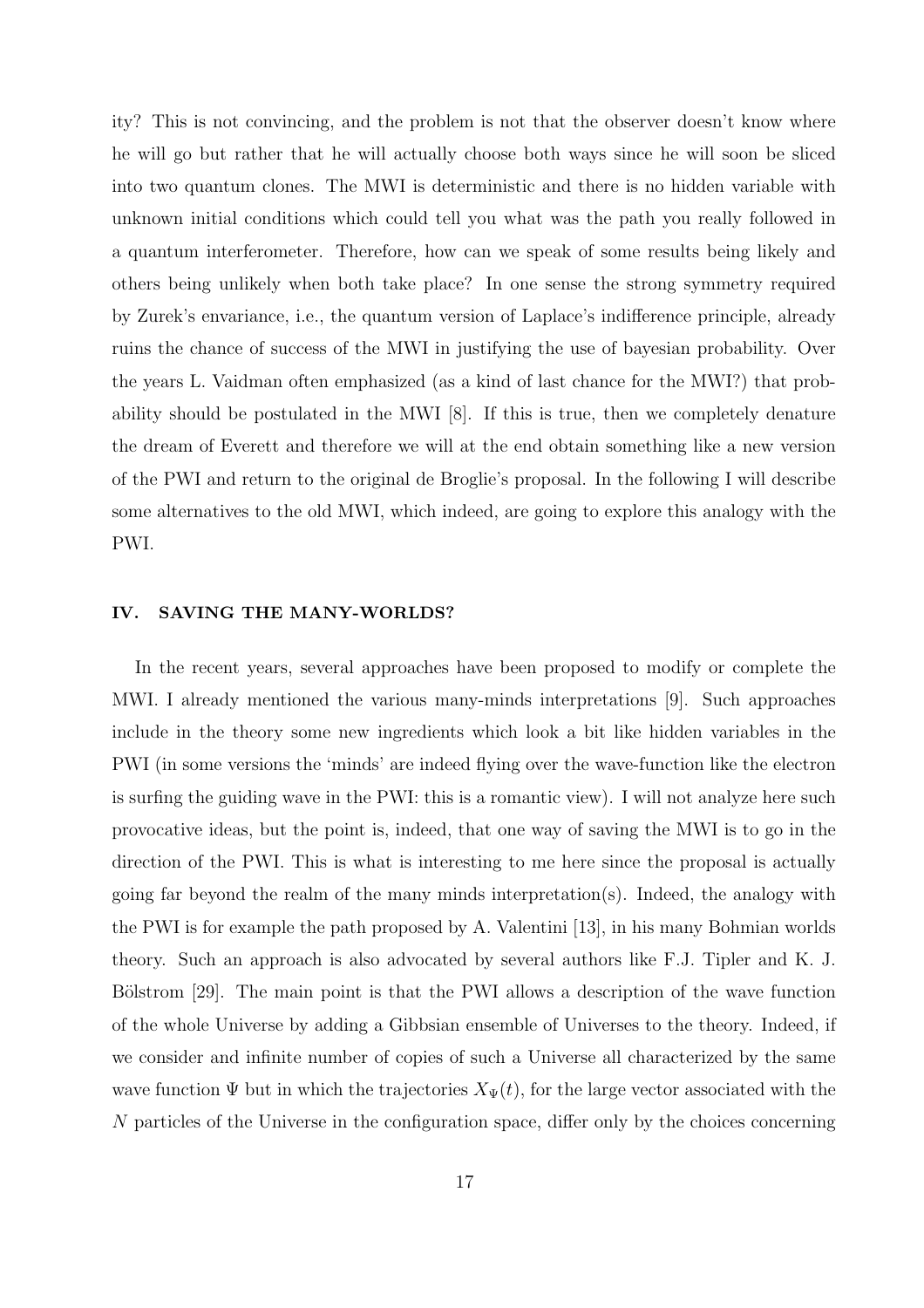the initial conditions  $X_{\Psi}(t_0)$ , then we have a theory where many Bohmian worlds exist independently of each others. This reminds us of the old criticism by D. Deutsch about PWI as a MWI in a permanent state of chronical denial. Here, the aim is clearly to satisfy both PWI and MWI proponents by reversing the critics. By introducing many copies of the Universe we could, maybe, understand how the quantum potential can depend on the wave function itself. N. Rosen [30] who was one of the first to study the PWI (even before Bohm) gave up on this theory because it was not acceptable for him that a quantum potential  $Q_{\psi}$  should depend somehow on the probability density (remember that for a single non relativistic particle we have  $Q_{\psi} = -\frac{\hbar^2}{2m}\Delta |\psi(x)|/|\psi(x)|$ ). De Broglie renounced his PWI in 1930 in part for similar reasons: if the wave function is a 'subjective' element (the word is from de Broglie), then how could a dynamics depends on statistics? De Broglie came back to PWI in 1952 since this problem was not anymore a serious one for him. Still, we can motivate the many Bohmian worlds view by introducing the quantum potential as a kind of interaction between the different worlds. Actually this is even the only justification for the many Bohmian worlds view. Personally, I am not so much convinced but the theory is fine to study anyway since we don't know yet where it will lead us.

To conclude this chapter, I would like to discuss a different provocative proposals for modifying the MWI which I imagined some years ago. Since I am not taking it too seriously I will call that model the jumper interpretation (JI). In the JI the idea is to find a stochastic approach based on the MWI. I will consider first a single electron described by  $\Psi(x, t)$ . My suggestion is that at any time there is a single particle in the wave like in the PWI. The particle is located at x at time t. The density of probability that it will be found at  $x'$  at any other time is simply given by

$$
P_{\psi}(x',t') = |\Psi(x',t')|^{2}.
$$
\n(11)

That's more or less all. The evolution is completely stochastic and if the wave is going to be diffracted then the electron is jumping from one place to a different one simply using Born's rule. As inPWI, there is an obvious privileged basis here: the spatial coordinate representation but we could choose a different one. Also, the dynamics can look 'crazy'. First, the electron at time  $t'$  has a non vanishing probability to appear at any place in the wave whatever the distance separating the two points x and x' (the velocity  $(x - x')/(t - t')$ ) can therefore diverge). Second, consider a particle interacting with a beam-splitter. After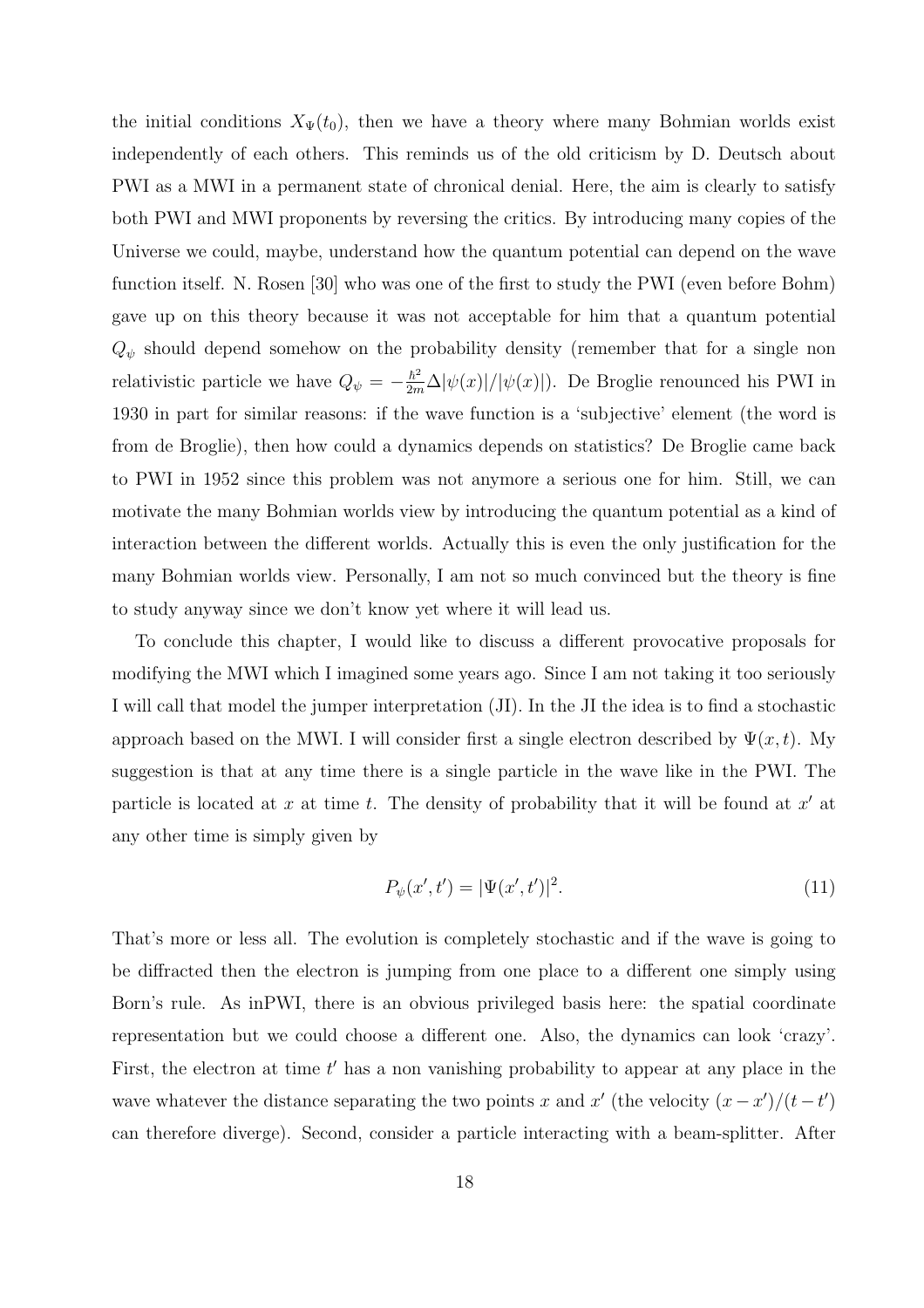crossing the apparatus we have now two separated wave packets. Still, from my JI the particle can jump from one beam to the other completely randomly and this even if there is a huge distance between them and even if there is a thick wall as an obstacle. The theory also requires a privileged Lorentz Frame (like PWI). Indeed since there is not limit for velocity the trajectories are allowed to go backward in time in some reference frames. A privileged slicing of space-time allows us to define unambiguously the possible probability of reaching a point using Born's rule  $P_{\psi}(x', t') = |\Psi(x', t')|^2$  calculated in this preferred frame. Actually, this model is a minimalist version of the PWI. Instead of being deterministic it is stochastic. But still it shares with the PWI many common features. In particular, in a state like  $\ket{\text{here}(t)}$  +  $\ket{\text{there}(t)}$  the particle is in one place at a time if we choose to favor the  $x$  representation. If we take as preferred basis the momentum representation then the system will not have position at all but rather a jumping momentum  $k$  in the distribution  $|\langle k|\text{here}(t)\rangle + \langle k|\text{there}(t)\rangle|^2$ . This JI could also be used to explain the EPR paradox by including entanglement and by generalizing it to any possible Hilbert space (for example to include spin or polarization variables). Consider for example a perfectly entangled photon pair state like

$$
|H\rangle_1|H\rangle_2 + |V\rangle_1|V\rangle_2\tag{12}
$$

(where  $H, V$  denote horizontal and vertical polarization for photons 1 and 2). We require a preferred basis for describing the stochastic dynamics, let say,  $|H\rangle_i$  and  $|V\rangle_i$  (but the choice could be different from pair to pair ). When the pair of photons is produced by the source it jumps randomly from time to time into the states  $|H\rangle_1|H\rangle_2$  or  $|V\rangle_1|V\rangle_2$ . Now the EPR pair is directed in the Bell experiment with polarizing beam splitters and wave plates (for selecting polarization bases). Due to the presence at each time of both waves  $|H\rangle_1|H\rangle_2$  and  $|V\rangle_1|V\rangle_2$  the outcomes will follow the quantum predictions. The situation will be like for the PWI involving a non locality, this time not due to the quantum potential but to the mere existence of the two independent branches  $|H\rangle_1|H\rangle_2$  and  $|V\rangle_1|V\rangle_2$ : one full, one empty at each time.

The JI can be easily extended to measurement situations like the one described by Eq. 5 with many electrons. Since we have privileged some ket basis in this theory the quantum state has a non ambiguous meaning in such a basis. This is again very similar to the PWI. Here however the choice of the privileged basis is arbitrary: I could have chosen a momentum space instead of a spatial coordinate this is my free ontological assumption. Now, of course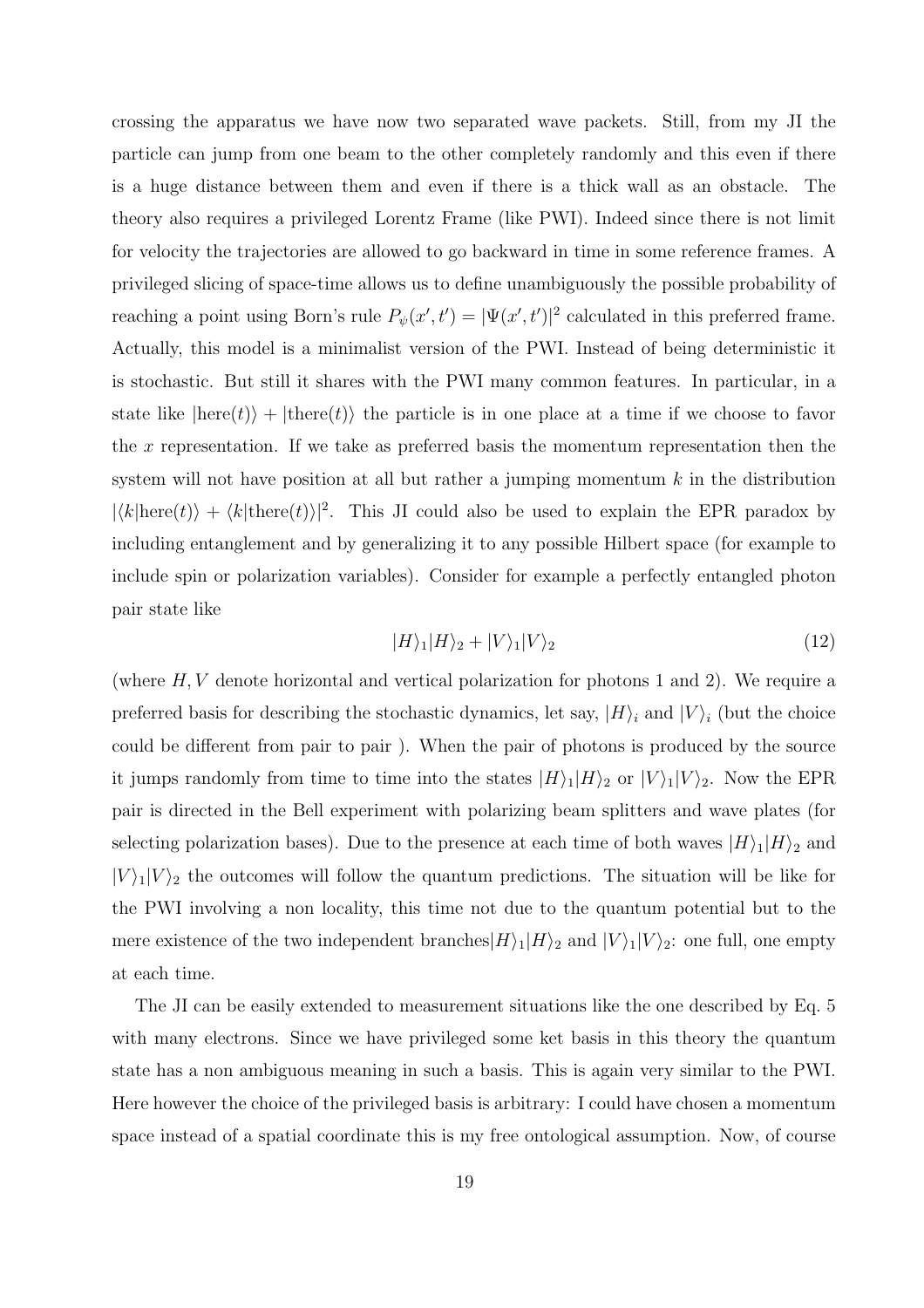there is this strange randomness induced by the jump of particles in the wave function. What is this jump going to imply for the brain states and to the observers? Are they going also to jump or to see these electrons jumping? If the electrons are jumping in front of my eyes then the theory is of course invalidated. But, this is again a hidden variable model and actually the nice thing is that this jump is really hidden (in the same way that Bohmian trajectories are hidden in the PWI). Indeed, we see first that if we consider an awareness state, like  $\langle X_1, \ldots, X_N | \ddot{\frown} \rangle$  written in the preferred basis (the question of the basis choice is again arbitrary but to fix it let's say that I am working mainly with spatial coordinates  $+$ the spin degrees of freedom) then the mind somehow supervenes on the N particles position at a given time (this is also true for the PWI). Second, in a state like Eq. 6

$$
\Psi(\mathbf{x}_1, X_1, \dots, X_N, t) = \psi_1'(\mathbf{x}_1, t) \langle X_1, \dots, X_N | \ddot{\psi}_t \rangle + \psi_1''(\mathbf{x}_1, t) \langle X_1, \dots, X_N | \ddot{\psi}_t \rangle + \dots \tag{13}
$$

there is only one electron 1 at  $x_1$  and one brain (whatever that means) located at  $X_1, \ldots, X_N$ . Like for the PWI it doesn't matter if we use Eq. 6 with awareness states or Eq. 7 with cat states. In both the probability of presence is given by the same number  $P_{\Psi}(\mathbf{x}_1, X_1, \dots, X_N, t) = |\Psi(\mathbf{x}_1, X_1, \dots, X_N, t)|^2$ . Now, the question about patterns plays an important role here and discussing it now will also bring some new insights to the PWI. What is important, indeed, is that in both the present JI, and in the PWI, the whole system only occupies one position  $X = [\mathbf{x}_1, X_1, ..., X_N]$  at any time, only restricted by the condition  $P_{\Psi}(\mathbf{x}_1, X_1, \dots, X_N, t) \neq 0$ . Now, you should remember that we are speaking about a quantum measurement and that  $\psi_1'(\mathbf{x}_1,t)$  and  $\psi_1''(\mathbf{x}_1,t)$  are not spatially overlapping (at least at some time  $t$ ). It means that we have either

$$
P_{\Psi}(\mathbf{x}_1, X_1, \dots, X_N, t) = |\psi_1'(\mathbf{x}_1, t)|^2 |\langle X_1, \dots, X_N | \ddot{\frown}_t \rangle|^2
$$
\n(14)

or

$$
P_{\Psi}(\mathbf{x}_1, X_1, \dots, X_N, t) = |\psi_1''(\mathbf{x}_1, t)|^2 |\langle X_1, \dots, X_N | \ddot{\neg}_t \rangle|^2
$$
\n(15)

depending on whether the electron position  $x_1$  is located in the support of  $\psi'_1$  or  $\psi''_1$ . The functionalist theory together with the existence of particles therefore imposes that we can only be in one of the two awareness states! This trick is not possible in the old MWI interpretation since there is no preferred basis in Eq. 1. Additionally, it apriori gives a reason to impose the spatial coordinates as preferred basis since using momentum with its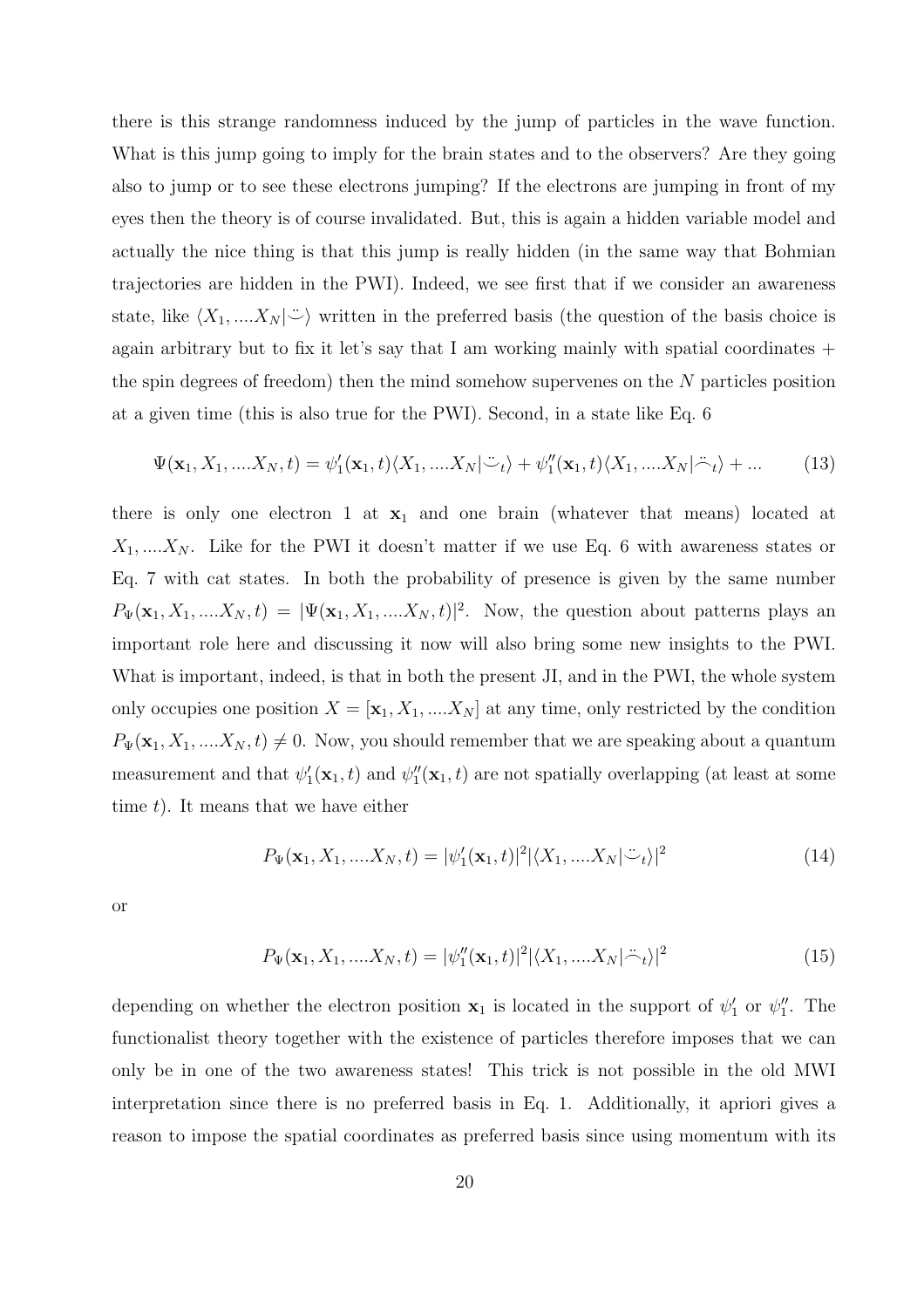delocalized quantum states  $\tilde{\psi}'_1(\mathbf{k}), \tilde{\psi}''_1(\mathbf{k})$  could not lead to such a clean resolution of the observer identity crisis. This is, I think, a very good reason to prefer the PWI over the MWI.

Now, with the present stochastic model the state given by Eq. 5 represents an electron 1 and the detectors as jumping together. The three entangled electrons will jump from  $\psi'_1|g_2\rangle|e_3\rangle$  to  $\psi''_1|e_2\rangle|g_3\rangle$  randomly between two arbitrary times. In the state given by Eq. 6 with an observer entangled with electron 1 the whole system should also jump but, again, only together. That means, that the observer cannot feel this jump at all! If he is jumping all his memory sequence and the environment is jumping with him (this why I called the theory crazy). Furthermore, if other observers are included in the formalism (see Eq. 8) then the subjective agreement will also be automatic in the appropriate basis and You will jump with Me always in agreement with quantum mechanics. I emphasize that this JI is certainly a schematic structure not to be taken too seriously; but I think that it contains mainly all the ingredients for a good hidden variable theory. In particular, the concept of probability used in the model is clear enough to bypass all the contradictions contained in the MWI. As a further development we could also present a many-jumpers interpretation similar in philosophy to the many bohmian worlds approach discussed before. Again, this could bring some philosophical advantages for explaining how the particles 'know' where to jump. The inter communication between the different jumping worlds brings indeed such an information to the whole ensemble of Universes and with this we will conclude our 'many-stories' theory.

The author thanks Nayla Farouki and Lev Vaidman for helpful suggestions and comments during the preparation of the manuscript. I emphasize that the view presented here concerning the MWI is only mine and is not shared by Lev Vaidman.

<sup>[1]</sup> H. Everett, Relative state formulation of quantum mechanics, Reviews of Modern Physics 29 454-462 (1957); J. Barrett, P. Byrne, H. Everett, The Everett interpretation of quantum mechanics - Collected Works 1955-1980 with Commentary, Princeton University Press (2012); D. Wallace, The emergent multiverse: quantum theory according to the Everett Interpretation,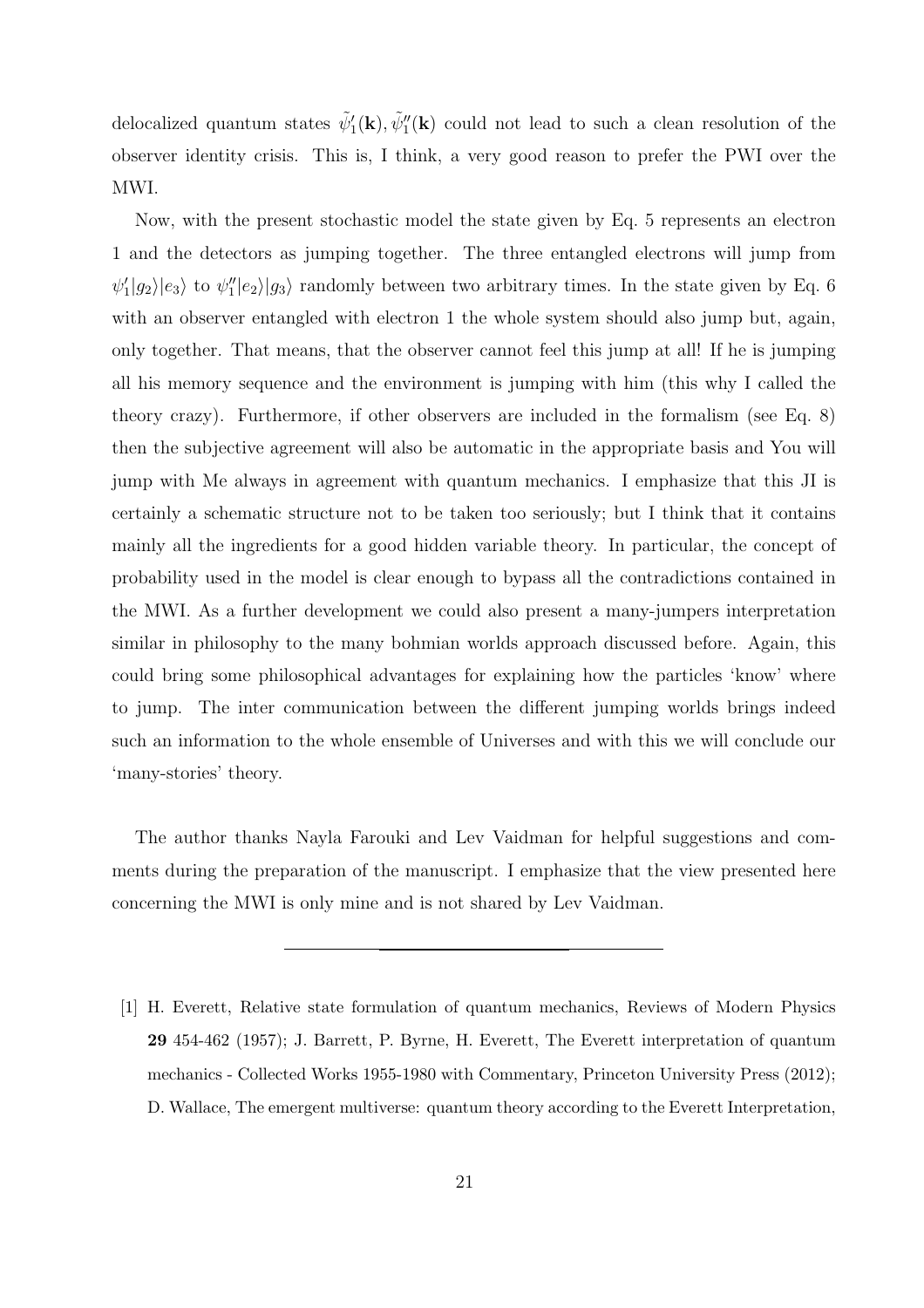Oxford University Press (2012).

- [2] P. R. Holland, The Quantum Theory of Motion, Cambridge University Press, Cambridge, 1993. See also of course: D. Bohm,'A suggested interpretation of the quantum theory in terms of "hidden" variables. ' Part I, Phys. Rev. 85,166 (1952); Part II, 85 180 (1952). The fundamental work by de Broglie is discussed in L. de Broglie, La mécanique ondulatoire et la structure atomique de la matière et du rayonnement', J. Phys. Radium  $\mathbf{8}, 225$  (1927) and in the report of the  $5<sup>th</sup>$  Solvay's conference (in french) reproduced recently in: G. Bacciagaluppi and A. Valentini (ed.s): Quantum Theory at the Crossroads - Reconsidering the 1927 Solvay Conference, Cambridge University Press (2007). The best book on the subject is still probably: D. Bohm and B. J. Hiley, The Undivided Universe - An Ontological Interpretation of Quantum Theory, Routledge, London (1993).
- [3] J. von Neumann, Mathematische Grundlagen der Quantenmechanik, Grundlehren der mathematischen Wissenschaften, Bd. 38., Springer, Berlin, 1932.
- [4] J. S. Bell, On the problem of hidden variables in quantum mechanics , Rev. Mod. Phys. 38 , 447 (1966).
- [5] A. Einstein, B. Podolsky, N. Rosen, Can quantum-mechanical description of physical reality be considered complete?". Physical Review 47, 777 (1935).
- [6] J. S. Bell, On the Einstein Podolsky Rosen Paradox, Physics 1, 195-200 (1964).
- [7] C. Callender, The emergence and interpretation of probability in Bohmian mechanics, Studies in History and Philosophy of Modern Physics 38, 351-370 (2007).
- [8] L. Vaidman, Quantum theory and determinism, Quantum Studies: Mathematics and Foundations 1, 5-38 (2014); L. Vaidman, Many-Worlds Interpretation of Quantum Mechanics, Stan. Enc. Phil., E. N. Zalta (ed.) (2014),[http://plato.stanford.edu/entries/qm-manyworlds/]; L. Vaidman, Probability and the many-worlds Interpretation of quantum theory, in Probability in Physics, The Frontiers Collection, Y. Ben-Menahem and M. Hemmo (eds.), pp. 299-311, Berlin Heidelberg, Springer-Verlag [arXiv:quant-ph/0111072] (2012); L. Vaidman, Probability in Physics, The Frontiers Collection, Y. Ben-Menahem and M. Hemmo (eds.), pp. 299-311, Berlin Heidelberg, Springer-Verlag (2012). 0706.1348; L. Vaidman, On schizophrenic experiences of the neutron or why we should believe in the many-worlds interpretation of quantum theory, International Studies in the Philosophy of Science 12, 245-261 (1998); L. Vaidman, The measure of existence of a quantum world and the Sleeping Beauty Problem, Analysis 73,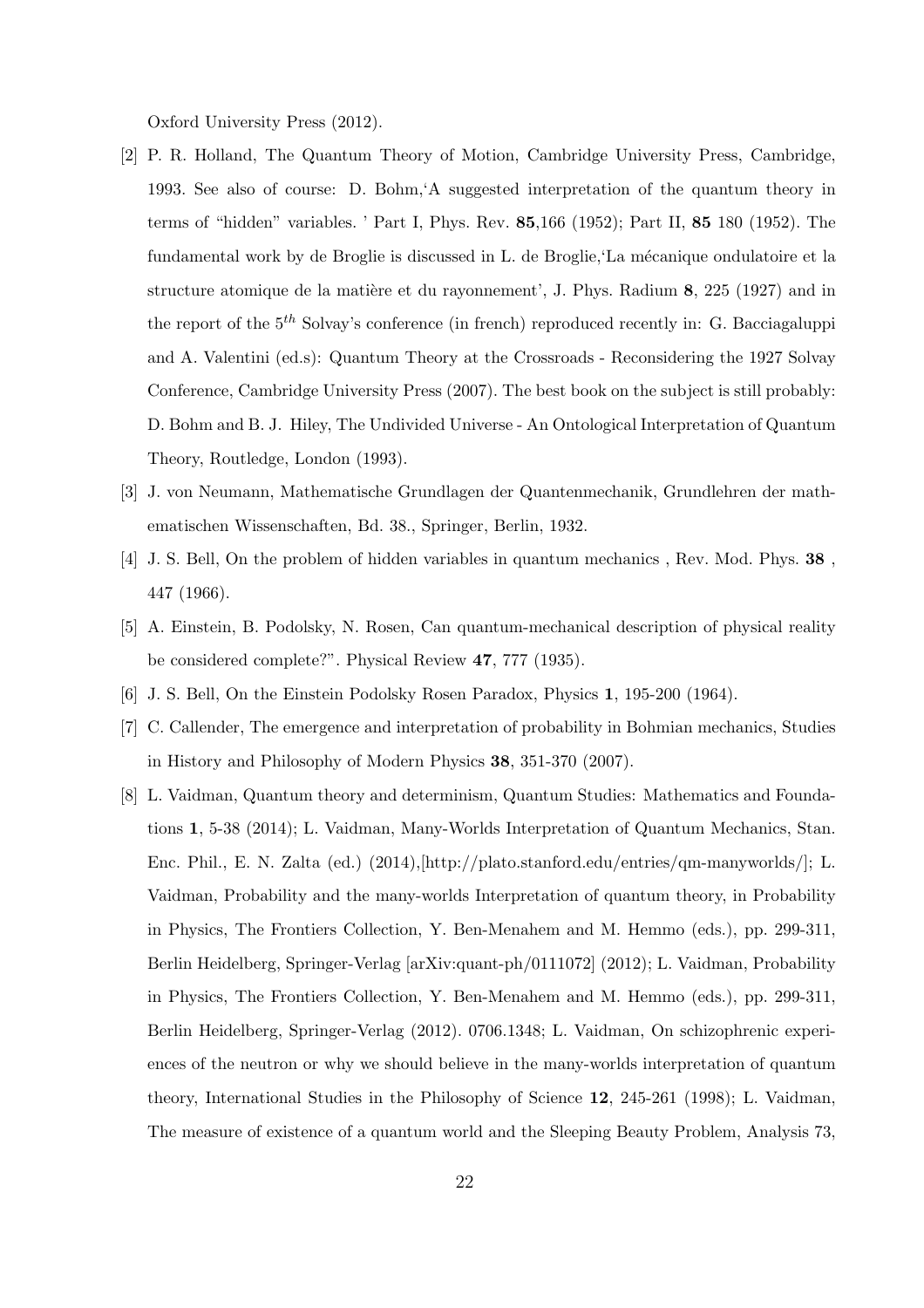695-706 (2013).

- [9] D. Albert and B. Loewer, Interpreting the many worlds interpretation, Synthese 77, 195-213 (1988); M. Lockwood, Mind, brain and the quantum, Oxford: Basil Blackwell (1989).
- [10] R. Penrose, The large, the small and the human mind, Cambridge University Press (2000).
- [11] E. Joos, Elements of environmental decoherence, in Decoherence: theoretical, experimental, and conceptual problems, edited by P. Blanchard, D. Giulini, E. Joos, C. Kiefer, and I.-O. Stamatescu, Springer (1999).
- [12] M. Schlosshauer, Decoherence and the quantum-to-Classical transition, Heidelberg and Berlin: Springer (2007);E. Joos, H.D. Zeh, C. Kiefer, D. Giulini, J. Kupsch, and I.-O. Stamatescu: Decoherence and the appearance of a classical world in quantum theory. 2nd edition (Springer, Berlin 2003).; H. D. Zeh, The physical basis of the direction of time, Springer (2007); H. D. Zeh, The Problem of conscious observation in quantum mechanical description, Epistemological Letters 63 (1981) [arXiv:quant-ph/9908084v3].
- [13] Many Worlds? Everett, quantum theory, and reality, Edited by S. Saunders, J. Barrett, A .Kent, and D. Wallace, Oxford University Press (2010).
- [14] M. Tegmark, The importance of quantum decoherence in brain processes, Phys. Rev. E 61, 4194 (2000).
- [15] D. Wallace, Everett and structure, Studies in the History and Philosophy of Modern Physics 34, 87-105 (2003).
- [16] A. M. Gleason, Measures on the closed subspaces of Hilbert space, Journal of Mathematics and Mechanics 6, 885-894 (1957).
- [17] D. Deutsch, Quantum theory of probability and decisions. Proceedings of the Royal Society of London A 455, 3129-3137 (1999).
- [18] W. Zurek, Decoherence, einselection, and the quantum origins of the classical, Review of Modern Physics 75, 715-775 (2003).
- [19] H.R. Brown, D. Wallace, Solving the measurement problem: de Broglie-Bohm loses out to Everett, Found. Phys. 35, 517-540 (2005).
- [20] E. Madelung, Quantentheorie in hydrodynamischer Form,Zeit. F. Phys. 40, 322-326 (1927).
- [21] J. W. Gibbs, Elementary principles in statistical mechanics, developed with special reference to the rational foundation of thermodynamics, New York,Dover Publications (1960).
- [22] A. Drezet, Comment on "A simple experiment to test Bell's inequality", J.-M. Vigoureux,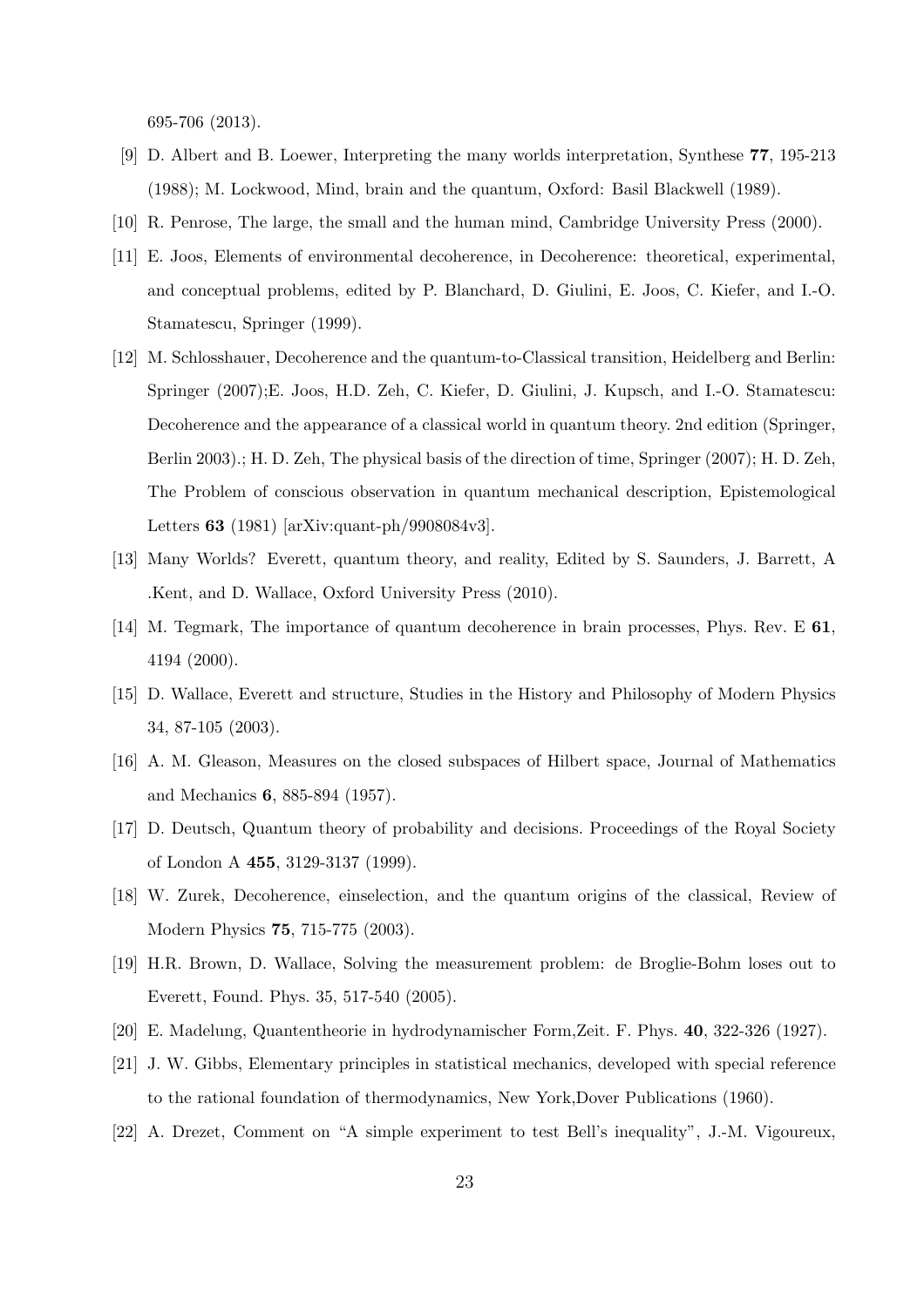Opt. Commun. 250, 370 (2005).

- [23] B. DeWitt, Quantum mechanics and reality, Physics Today, 23, 30-35 (1970; N. Graham, The Measurement of relative frequency, in DeWitt and N. Graham (eds.) The Many-Words Interpretation of Quantum Mechanics, Princeton NJ, Princeton University Press (1973).
- [24] L. E. Ballentine, Can the statistical postulate of quntum theory be dreived? a critique of the many-universes interpretation, Found. Phys. 3, 229-240 (1973); P. Benioff, A note on the Everett interpretation of quantum mechanics, Found. Phys. 8, 709-720 (1977); E. J. Squires, On an alleged 'proof' of the quantum probability law, Phys. Lett. A 145, 67-68 (1990).
- [25] J.L. Savage, The Foundations of statistics, Wiley (1954).
- [26] D. Wallace often criticized the frequentist view using the well known redundancy with the weak law of large numbers. Indeed, this weak law is sometime used, improperly, as a proof of the long run probability formula. However, since the weak law already needs probability (with its frequentist definition) to run there is obviously a kind of circularity and this motivates Wallace's bayesian reading of probability. I however think that the naive view that the weak law is a proof of something like the frequentist interpretation is not exact. The frequentist view, indeed, is not proven by the weak law of large number: it only shows that this view is consistent with itself. Actually, the frequentist view as often taught is too simple for exhausting the full physical complexity of randomness. As I mentioned, Gibbs ensembles are pure idealization and what we need is actually a physical postulate concerning the initial conditions of the Universe. If these conditions impose that over  $N \approx 10^{23}$  molecules  $N_1$  will be in state 1 and  $N_2 = N - N_1$ in state 2 then we have already a good basis for probability. However, this is not enough in order to have a good random Universe since in the long run a maverick result like 00...11 (with  $N_1$  '0' arriving first and  $N_2$  '1' after) is not random but would however satisfy the naive frequentist view. In my opinion, we must also add a physical postulate similar to Boltzmann's stosszahlansatz telling that the repartition of '0' and '1' in the finite sequence is somehow 'random' as determined by initial conditions. This postulate would for example mean that the molecules with state 1 and 2 are homogeneously distributed over the box or the Universe considered, and that the observer should pick-up a fair sample when making a statistics. I agree that mathematicians will not like my postulates, but in my opinion probability should be a physical science before being a domain for mathematicians. In other words, probabilities are only pure idealizations in a deterministic Universe and they only approximately convey a